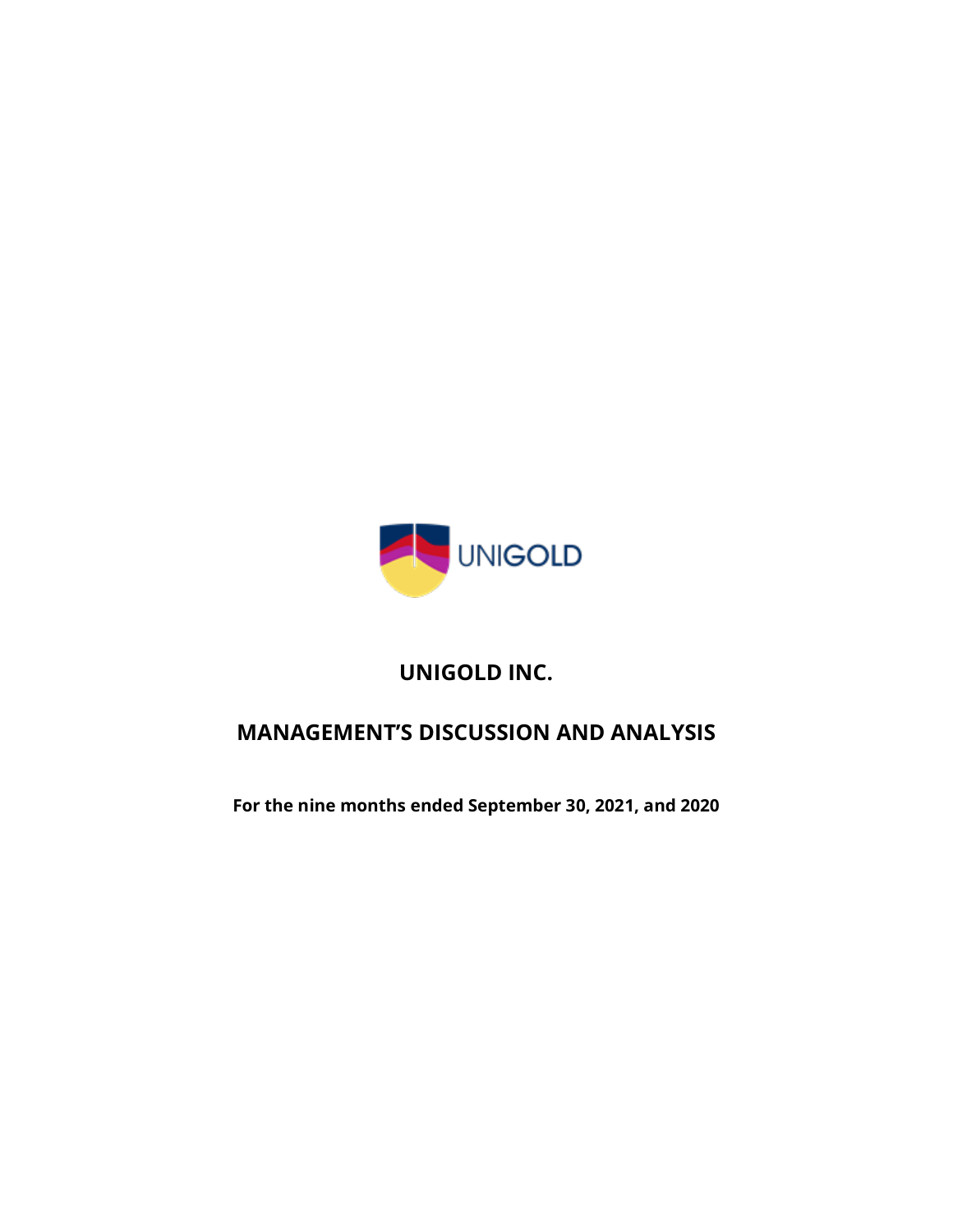

#### **MANAGEMENT'S DISCUSSION AND ANALYSIS**

The following discussion and analysis ("MD&A") of the operating results and financial condition of Unigold Inc. ("Unigold" or the "Corporation") for the nine months ended September 30, 2021 and 2020 should be read in conjunction with the audited, consolidated financial statements of the Corporation and related notes thereto for the years ended December 31, 2020 and 2019 (the "Annual Financial Statements") and the condensed consolidated interim financial statements for the three and nine months ended September 30, 2021 and 2020 and the related notes thereto (the "Interim Financial Statements"). All financial information in this MD&A has been prepared in accordance with International Financial Reporting Standards ("IFRS"), and all dollar amounts are expressed in Canadian dollars (\$) unless otherwise indicated. Additional information, including the Corporation's press releases, has been filed electronically through the System for Electronic Document Analysis and Retrieval ("SEDAR") and is available online at www.sedar.com. The date of this report is November 29, 2021.

#### **1. Corporation Overview**

Unigold is a Canadian based, growth oriented, junior natural resource Corporation focused on exploring and developing its significant land position in the Dominican Republic, within the highly prospective Cretaceous-age Tireo Formation. Unigold operates through its wholly owned Canadian subsidiary, Unigold Resources Inc., and its 97 per cent owned subsidiary, Unigold Dominicana, S.R.L., which is incorporated in the Dominican Republic ("DR").

#### **2. Forward-Looking Statements**

This MD&A contains "forward-looking information" within the meaning of applicable Canadian securities legislation. Forward-looking information includes, but is not limited to, information concerning Unigold's exploration program and planned gold production as well as Unigold's strategies and future prospects. Generally, forward-looking information can be identified by the use of forward-looking terminology such as "plans", "expects", or "does not expect", "is expected", "budget", "scheduled", "estimates", "forecasts", "intends", "anticipates", or "does not anticipate", or "believes" or variations of such words and phrases or statements that certain actions, events or results "may", "could", "would", "might", or "will be taken", "occur", or "be achieved". Forward-looking information is based on the opinions and estimates of management at the date the information is made, and is based on a number of assumptions and subject to a variety of risks and uncertainties and other factors that could cause actual events or results to differ materially from those projected in the forward-looking information. Assumptions upon which such forward-looking information is based include, without limitation, availability of skilled labour, equipment, and materials; the potential of the Corporation's properties to contain economic metals deposits; the Corporation's ability to meet its working capital needs for the twelve-month period ending September 30, 2022; and the plans, costs, timing and capital for future exploration and development of the Corporation's

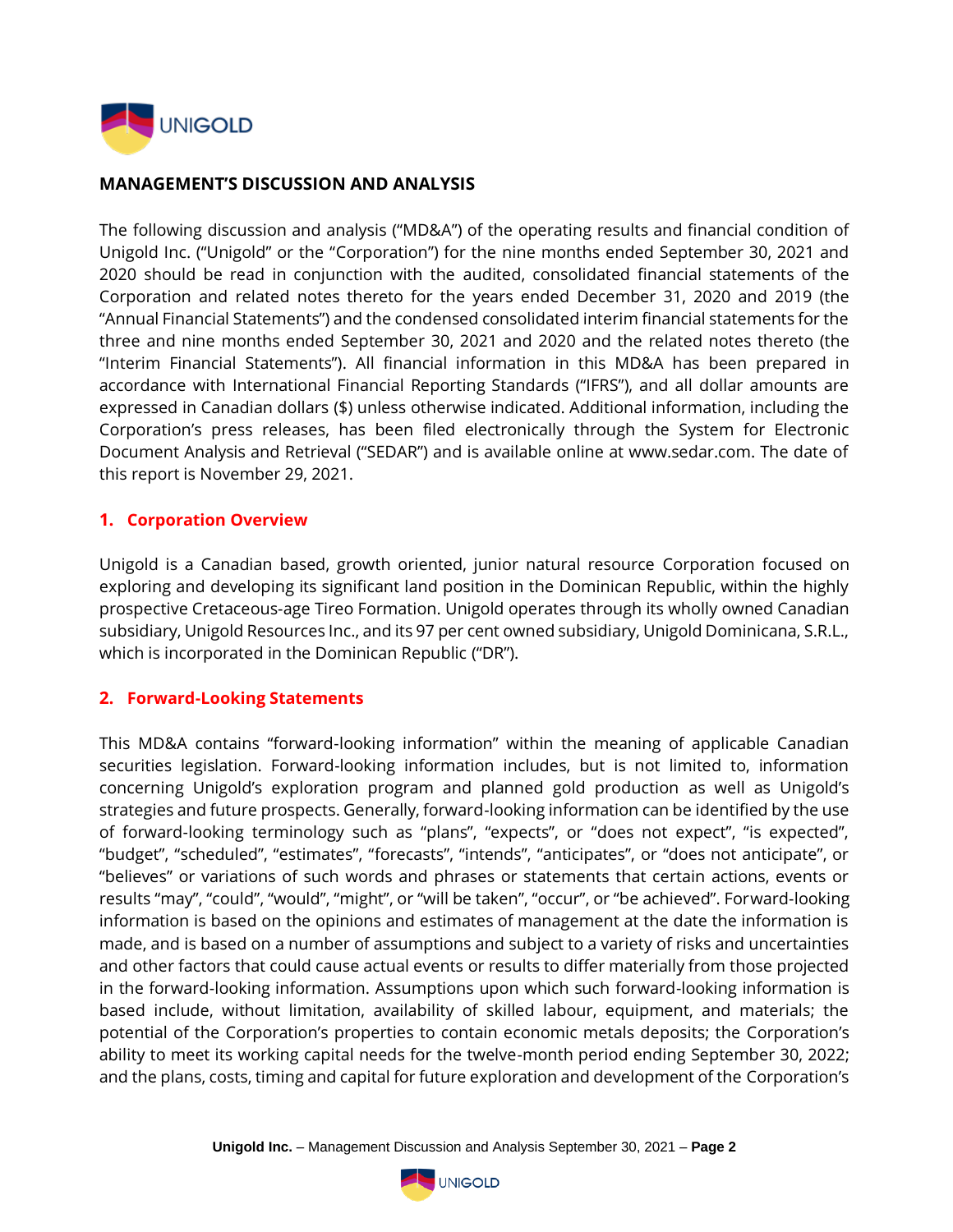property interests in the Dominican Republic. Many of these assumptions are based on factors and events that are not within the control of Unigold and there is no assurance they will prove to be correct. Factors that could cause actual results to vary materially from results anticipated by such forward-looking information include changes in market conditions, variations in ore reserves, resources, grade or recovery rates, risks relating to international operations (including legislative, political, social, or economic developments in the jurisdictions in which Unigold operates), economic factors, government regulation and approvals, environmental and reclamation risks, actual results of exploration activities, fluctuating metal prices and currency exchange rates, costs, changes in project parameters, conclusions of economic evaluations, the possibility of project cost overruns or unanticipated costs and expenses, labour disputes and the availability of skilled labour, failure of plant, equipment or processes to operate as anticipated, capital expenditures and requirements for additional capital, risks associated with internal control over financial reporting, and other risks of the mining industry. Although Unigold has attempted to identify important factors that could cause actual actions, events or results to differ materially from those described in forward-looking information, there may be other factors that cause actions, events or results not to be anticipated, estimated or intended. There can be no assurance that forward-looking information will prove to be accurate, as actual results and future events could differ materially from those anticipated in such information. Unigold undertakes no obligation to update forward-looking information if circumstances or management's estimates or opinions should change except as required by applicable securities laws. The reader is cautioned not to place undue reliance on forward-looking information.

#### **3. Nature of Operations**

The Corporation published an updated Mineral Resource Estimate ("MRE") on May 13, 2021, with an effective date of May 10, 2021. The mineral resource was estimated by Mr. W. Lewis, P.Geo., Mr. A. San Martin, MAusIMM (CP), Mr. R.M. Gowans, B.Sc., P.Eng., Mr. C. Jacobs, MBA, CEng, MIMMM and Mr. N.Fung, B.Sc.H., B.Eng., P.Eng. of Micon International Limited. ("Micon"). Micon is independent of Unigold and Messrs. Lewis, San Martin and Gowans meet the requirements of "Qualified Persons" as established by the Canadian Institute of Mining, Metallurgy and Petroleum ("CIM") Definition Standards for Mineral Resources and Mineral Reserves (May 2014). Full details of the estimate are presented, together with the results of a Preliminary Economic Assessment ("PEA") on the oxide portion of the deposit, in a Technical Report titled "NI-43-101 F1 Technical Report Updated Mineral Resource Estimate And Preliminary Economic Assessment For the Oxide Portion Of The Candelones Project Neita Concession Dominican Republic" with an effective date of May 10, 2021was filed on June 7, 2021 on SEDAR and on the Corporation's website.

Micon used the following assumptions and estimated the mineral resources using only gold recoveries for the oxide portions, and a Net Smelter Return ("NSR") model with gold, silver, and copper recoveries for the sulphide portion of the resource.

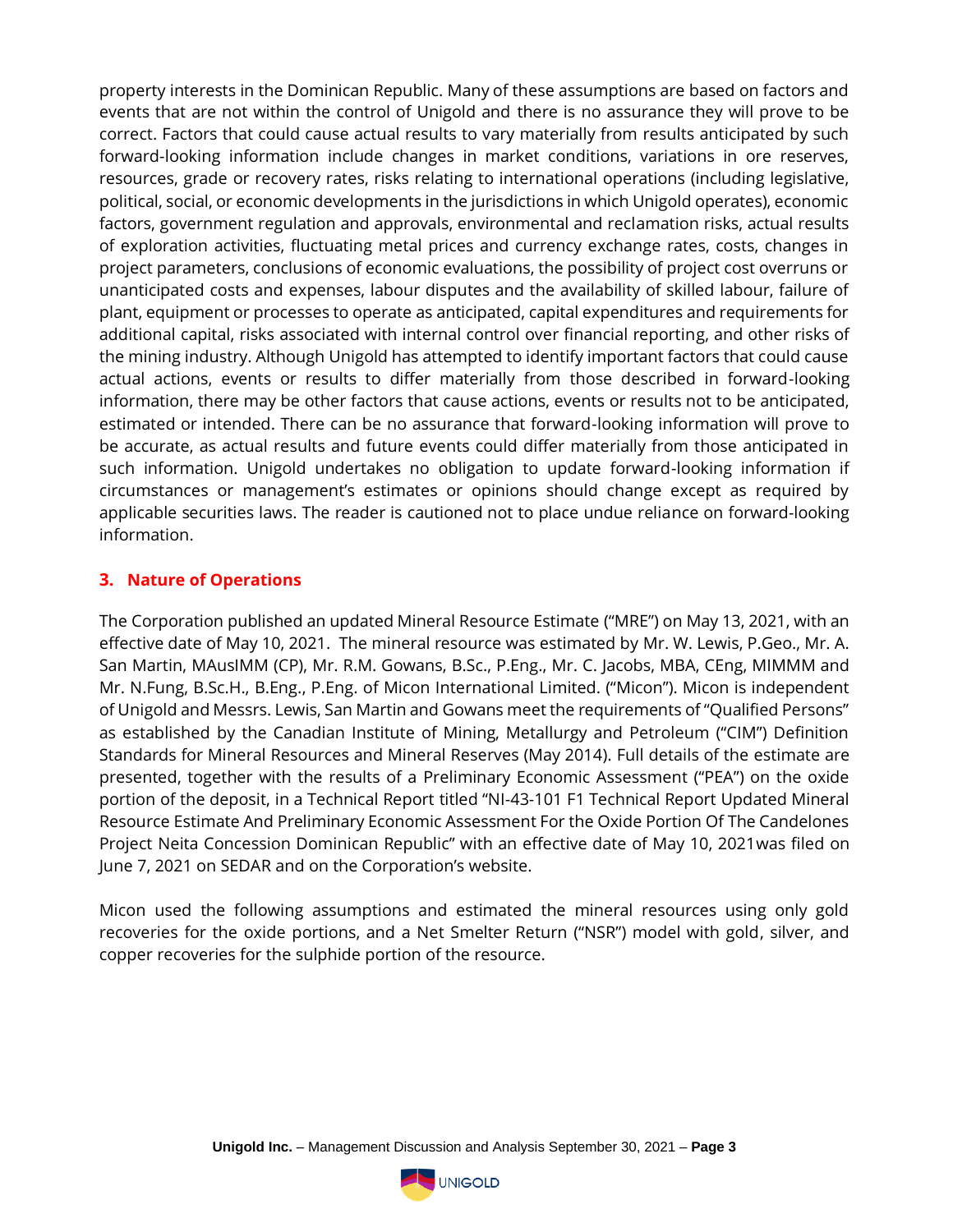| <b>Candelones Parameters</b>    | <b>Oxides (PEA)</b> | <b>Sulphides</b>  |           |
|---------------------------------|---------------------|-------------------|-----------|
|                                 | <b>Oxides</b>       | <b>Transition</b> |           |
| Au price \$/oz                  | \$1,700             | \$1,700           | \$1,700   |
| Ag price \$/oz                  | \$20.00             | \$20.00           | \$20.00   |
| Cu price \$/lb                  | \$4.00              | \$4.00            | \$4.00    |
| Au recovery                     | 80%                 | 50%               | 84%       |
| Ag recovery                     |                     |                   | 55%       |
| Cu recovery                     |                     |                   | 87%       |
| Open Pit Mining Cost \$/t       | \$2.35              | \$3.61            | \$2.85    |
| Process Cost \$/t (Heap Leach)  | \$7.40              | \$7.40            | <b>NA</b> |
| Process Cost \$/t (Flotation)   |                     |                   | \$25.00   |
| G&A Cost \$/t                   | \$2.39              | \$2.39            | \$2.39    |
| Open Pit Overall Cost \$/t      | \$12.14             | \$13.40           | \$30.24   |
| Underground Mining Cost \$/t    |                     |                   | \$60.00   |
| Underground Overall Cost \$/t   | \$69.79             | \$69.79           | \$87.39   |
| Open Pit Au Cut-off g/t         | 0.28                | 0.49              | 0.66      |
| Au Eq. Cut-off g/t              |                     |                   | 0.65      |
| Open Pit NSR Cut-off (\$)       |                     |                   | \$20.24   |
| Underground Au Cut-off (g/t)    | 1.6                 | 2.55              | 1.9       |
| Underground Au-Eq Cut-off (g/t) | 1.6                 | 2.55              | 1.89      |
| Underground NSR Cut-off (\$)    |                     |                   | \$77.39   |

#### **Table 1: Summary of Key Economic Parameters**

#### **Notes relating to Mineral Resource Estimate**

Pit constrained resources are reported within an optimized pit shell; underground resources are reported within continuous and contiguous shapes which lie adjacent to and below the ultimate open pit shell and interpreted to be recoverable utilizing standard underground mining methods.

The pit constrained resource is reported within an optimized pit shell that assumed a maximum slope angle of 45 degrees. Open pit mining recovery was assumed to be 100%. Open pit dilution was assumed to be 0%..Underground mining recovery was assumed to be 100%. Underground dilution was assumed to be 0%.

Micon has not identified any legal, political, environmental or other risks that could materially affect the potential development of the mineral resource estimate.

The mineral resource estimates are classified according to the CIM Standards which define a Mineral Resource as "a concentration or occurrence of solid material of economic interest in or on the earth's crust in such form, grade or quality and quantity that there are reasonable prospects for eventual economic extraction. The location, quantity, grade or quality, continuity and other characteristics of a mineral resource are known, estimated or interpreted from specific geological evidence and knowledge including sampling. Mineral resources are sub-divided, in order of increasing geological confidence, into inferred, indicated and measured categories. An inferred mineral resource has a lower level of confidence than an indicated mineral resource. An indicated mineral resource has a higher level of confidence than an inferred mineral resource but has a lower level of confidence than a measured mineral resource."

The CIM Standards define an inferred mineral resource as: "that part of a mineral resource for which quantity and grade or quality are estimated on the basis of limited geological evidence and sampling. Geological evidence is sufficient to imply but not verify geological and grade or quality continuity. An inferred mineral resource has a lower level of confidence than that applying to an indicated mineral resource. It is reasonably expected that the majority of inferred mineral resources could be upgraded to indicated mineral resources with continued exploration."

All procedures, methodology and key assumptions supporting this mineral resource estimate shall be fully disclosed in a Technical Report that shall be available on SEDAR and the Corporation's website within forty-five (45) days of the effective date of the mineral resource estimate.

The reader is reminded that mineral resources are not mineral reserves and therefore do not have demonstrated economic viability.

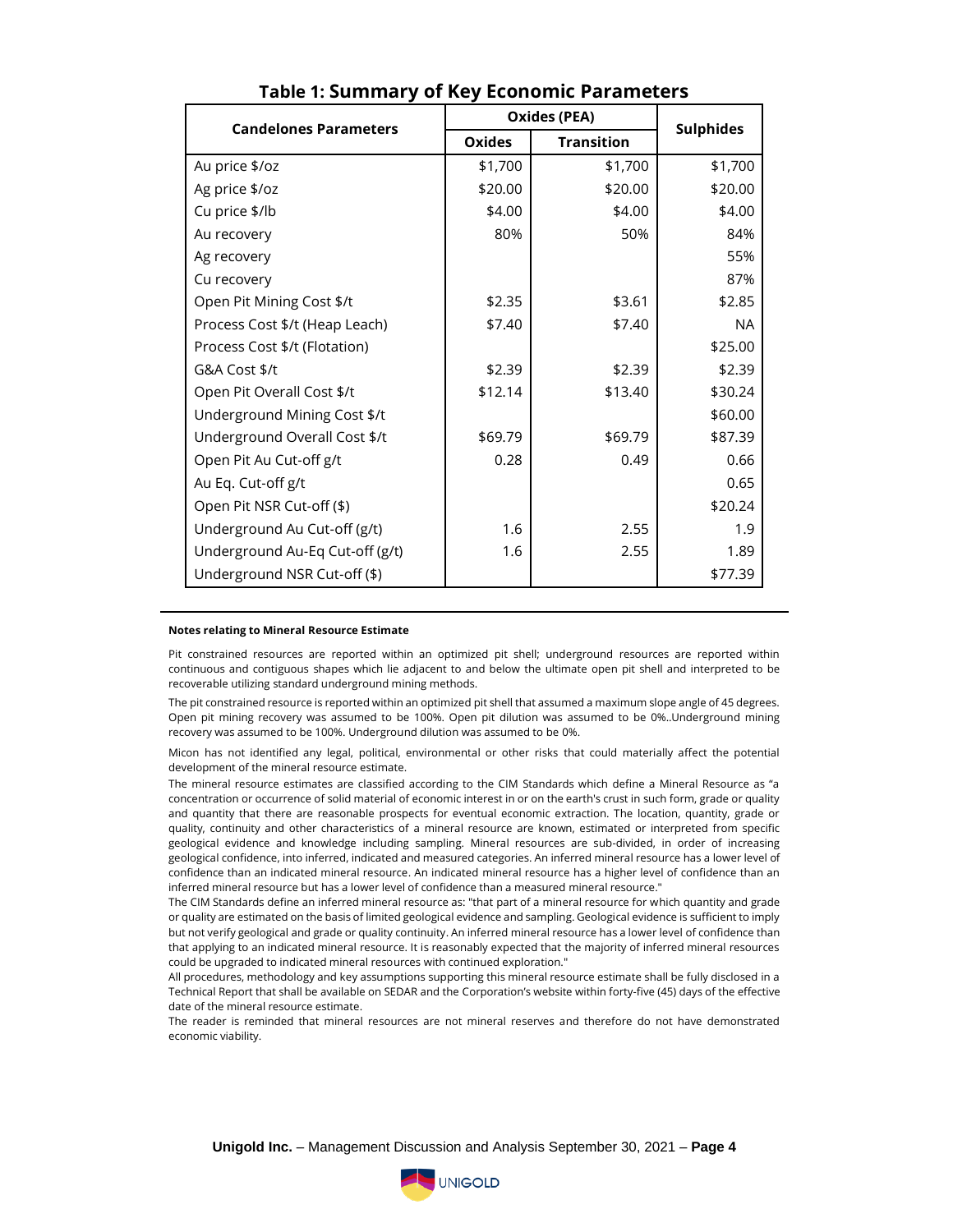#### **Mineral resources at May 10, 2021 were estimated to be:**

| <b>Effective</b><br>Date | <b>Mining</b><br>Method | <b>Mineralization Type</b>        | <b>Category</b> | <b>Tonnes</b><br>(x1,000) | Au g/t | Au oz<br>(x1,000) | <b>Strip</b><br>Ratio |  |
|--------------------------|-------------------------|-----------------------------------|-----------------|---------------------------|--------|-------------------|-----------------------|--|
|                          |                         |                                   | Measured        | 1,851                     | 0.82   | 49                |                       |  |
|                          |                         | Oxide (Heap Leach)                | Indicated       | 1,616                     | 0.82   | 42                |                       |  |
| May 10,                  | <b>OXIDE</b>            | <b>Total Measured + Indicated</b> |                 | 3,467                     | 0.82   | 91                | 0.13                  |  |
| 2021                     | Open Pit<br>(Starter)   | Oxide (Heap Leach)                | Inferred        | 1.154                     | 0.6    | 22                |                       |  |
|                          |                         | Transition (Heap Leach)           |                 | 478                       | 0.87   | 13                |                       |  |
|                          |                         | <b>Total Inferred</b>             | 1,632           | 0.68                      | 36     |                   |                       |  |

| Table 2: Mineral Resource Estimates for the Candelones Project |
|----------------------------------------------------------------|
|----------------------------------------------------------------|

| <b>Mining</b><br>Method             | Category  | NSR\$<br>Cut-<br>off | Tonnes<br>(x1,000) | AuEg<br>g/t | Au<br>g/t | Ag<br>g/t | Cu<br>$\%$ | AuEq<br><b>OZ</b><br>(x1,000) | Au oz<br>(x1,000) | Ag oz<br>(x1,000) | Cu lb<br>(x1,000) | Waste<br>Ratio |
|-------------------------------------|-----------|----------------------|--------------------|-------------|-----------|-----------|------------|-------------------------------|-------------------|-------------------|-------------------|----------------|
|                                     | Measured  | 20                   | 6,280              | 2.22        | 1.9       | 3.28      | 0.18       | 449                           | 383               | 662               | 25,042            |                |
| Sulphide                            | Indicated | 20                   | 13,098             | 1.63        | 1.4       | 4.18      | 0.12       | 688                           | 591               | 1,762             | 34,201            |                |
| Open Pit                            | M+I       | 20                   | 19,378             | 1.82        | 1.56      | 3.89      | 0.14       | 1,137                         | 974               | 2,425             | 59,243            | 6.24           |
|                                     | Inferred  | 20                   | 23,042             | 1.52        | 1.36      | 2.59      | 0.09       | 1,125                         | 1,005             | 1,916             | 43,229            |                |
|                                     | Measured  | 77                   | 759                | 3.15        | 2.65      | 1.88      | 0.29       | 77                            | 65                | 46                | 4,836             |                |
| Sulphide                            | Indicated | 77                   | 348                | 2.73        | 2.35      | 2.32      | 0.22       | 31                            | 26                | 26                | 1,652             |                |
| Underground                         | M+I       | 77                   | 1,107              | 3.02        | 2.56      | 2.02      | 0.27       | 107                           | 91                | 72                | 6,488             |                |
|                                     | Inferred  | 77                   | 755                | 2.67        | 2.38      | 2.31      | 0.16       | 65                            | 58                | 56                | 2,649             |                |
| <b>Total Measured and Indicated</b> |           | 20,484               | 1.89               | 1.62        | 3.79      | 0.15      | 1,244      | 1,065                         | 2,497             | 65,731            |                   |                |
| <b>Total Inferred</b>               |           | 23,797               | 1.55               | 1.39        | 2.58      | 0.09      | 1,190      | 1,063                         | 1,972             | 45,878            |                   |                |

Mineral resources are not mineral reserves and do not have demonstrated economic viability. A mineral resource is a concentration or occurrence of solid material of economic interest in or on the Earth's crust in such form, grade or quality and quantity that there are reasonable prospects for eventual economic extraction. The location, quantity, grade or quality, continuity and other geological characteristics of a mineral resource are known, estimated, or interpreted from specific geological evidence and knowledge, including sampling.

The current mineral resource established an initial measured and indicated resource for the Candelones sulphide resource. The economic viability of the oxide resource was assessed in a PEA which was released on April 26, 2021. Full technical details of the PEA are presented in the technical report titled titled "NI-43-101 F1 Technical Report Updated Mineral Resource Estimate and Preliminary Economic Assessment For the Oxide Portion Of The Candelones Project Neita Concession Dominican Republic" with an effective date of May 10, 2021, that was filed on June 7, 2021. The technical report is available for review on SEDAR and on the Corporation's website. The PEA is discussed in more detail below.

The recoverability of the amounts shown for mineral properties and deferred exploration and evaluation costs are dependent upon the existence of economically recoverable mineral reserves,

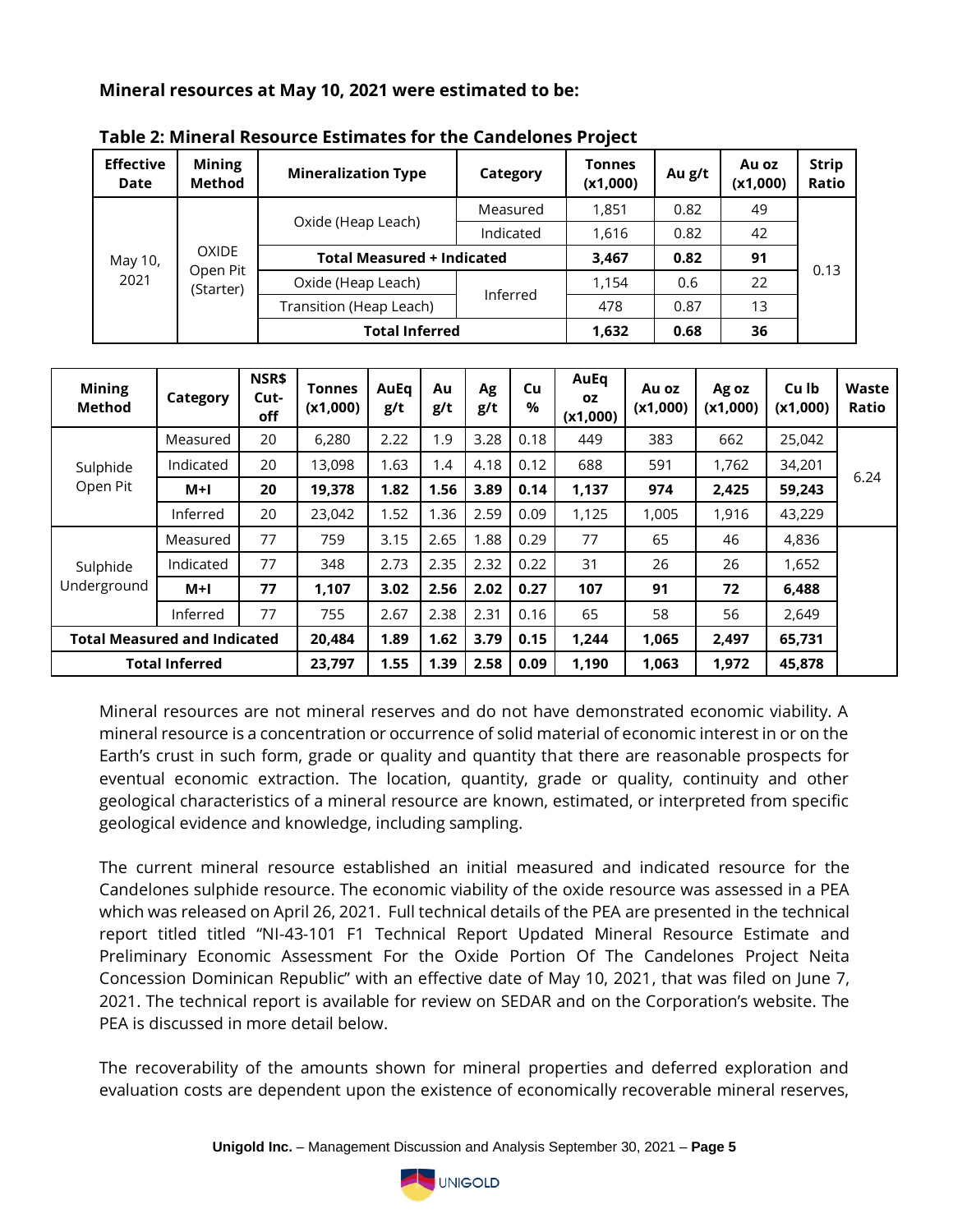the ability of the Corporation to obtain the necessary financing to complete its exploration programs and upon future profitable production or proceeds from disposition of such properties.

The Interim Financial Statements have been prepared on a going concern basis. The going concern basis of presentation assumes that the Corporation will continue in operation for the foreseeable future and be able to realize its assets and discharge its liabilities and commitments in the normal course of business. Because of continuing operating losses, the Corporation's continuance as a going concern is dependent upon its ability to obtain and manage adequate financing to meet the financial obligations of the Corporation or to reach profitable levels of operation. To address its financing requirements, the Corporation will seek from time to time, financing through measures that may include joint venture agreements, debt and equity financings, asset sales, and rights offerings to existing shareholders and/or another financial transaction.

It is not possible to predict whether financing efforts will be successful or if Unigold will attain profitable levels of operation. The Interim Financial Statements do not include any adjustments to the carrying values of assets and liabilities and the reported expenses and statement of financial position classification that would be necessary should the Corporation be unable to continue as a going concern and therefore be required to realize its assets and liquidate its liabilities and commitments in other than the normal course of business and at amounts different from those in the Corporation's Interim Financial Statements. These adjustments could be material.

# **Looking forward – Strategy and Objectives for 2022**

- Secure additional funding for the Corporation through private placements, rights issues, joint venture agreements, or other financing activity; and
- Utilize the funds raised to continue the development of the Neita Concession with the following objectives:
	- Continue to work with the Government of the Dominican Republic in order to convert a part of the Candelones Concession to a Mineral Exploitation (Mining) permit;
	- Commission a feasibility study to better define the costs and engineering for the oxide portion of the deposit
	- Commission and deliver an Environmental and Social Impact Assessment covering the development of the oxide portion of the deposit to the government and communities
	- Establish a preliminary process flow sheet and process plant design for the sulphide mineralization;
	- Begin systematic exploration of other targets within the Concession footprint recognizing observations collected during recent exploration drilling at Candelones Extension deposit.

The Corporation's long-term objective is to establish sustainable operations within the Neita Concession for the benefit of all stakeholders.

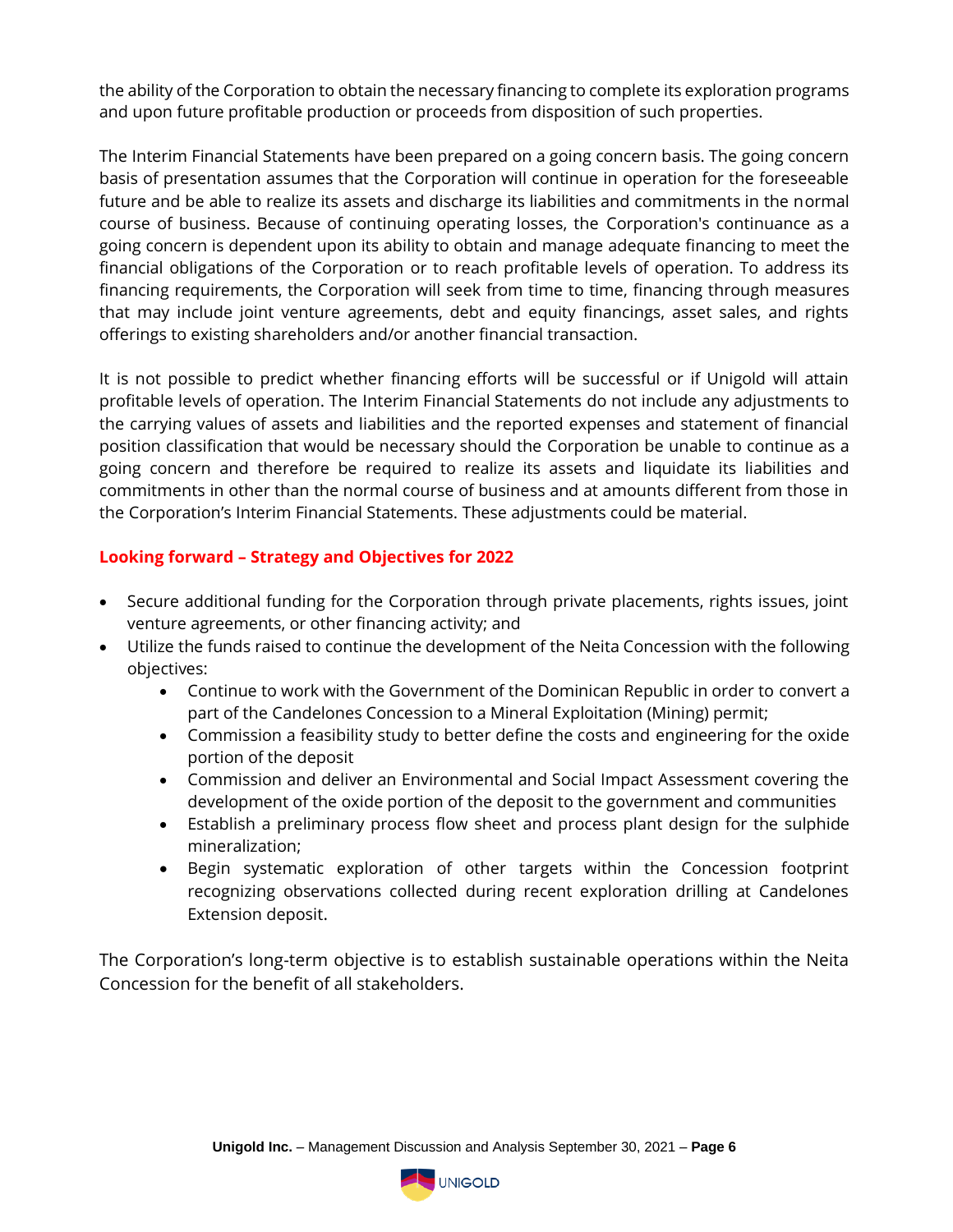# MD&A Period Highlights

# **CORPORATE**

- $\triangleright$  In October 2021, the Corporation closed a private placement of 18,000,000 units of the Corporation (the "2021 October Units") at a price of \$0.13 per Unit for gross proceeds of C\$2,340,000 (the "2021 October Offering"). Each Unit consists of one common share in the capital of the Corporation (a "Common Share") and one common share purchase warrant (a "2021 October Warrant"). Each Warrant will entitle the holder thereof to purchase one Common Share at an exercise price of \$0.15 until February 7, 2022. The net proceeds from the Offering will be used to fund the Corporation's continued exploration and development on its Neita Concession in the Dominican Republic, and for general working capital purposes. All securities issued under the Offering are subject to a four-month hold period, which will expire February 7, 2022.
- ➢ In August 2021, the Corporation closed a private placement of 25,192,350 units (the "Units") at a price of \$0.13 per Unit for gross proceeds of approximately C\$3,275,005 (the "Offering"). Each Unit consists of one common share in the capital of the Corporation (a "Common Share") and one-half of one common share purchase warrant (each whole common share purchase warrant, a "Warrant"). Each Warrant will entitle the holder thereof to purchase one Common Share at an exercise price of \$0.30 until the date that is the earlier of: (i) August 10, 2023, or (ii) 30 days after the date on which the Corporation gives notice of acceleration, which notice may be provided no earlier than four months and twenty-one days from the date of issue if the closing price of the Common Shares on a stock exchange in Canada is higher than \$0.60 per Common Share for more than 20 consecutive trading days.

# **TECHNICAL**

- $\triangleright$  The Corporation announced the discovery of a new high-grade gold zone to the west of the current sulphide resource. LP21-204 intersected 16.0 metres averaging 10.78 g/t Au, 68.9 g/t Ag, 0.24% Cu, and 2.35% Zn within a 97.0 metre interval averaging 2.52 g/t Au, 12.1 g/t Ag, 0.12% Cu, and 0.63% Zn. The intersection showed consistent gold grades with all assays in the 16 metre interval returning between 2.7 g/t gold and 22.1 g/t gold.
- $\triangleright$  A deeper hole targeted 50 metres below this intersection and returned 5.0 metres averaging 5.89 g/t Au, 2.2 g/t Ag, 0.29% Cu and 2.75% Zn within a 30.0 metre interval averaging 2.31 g/t Au, 2.29 g/t Ag, 0.41% Cu and 0.83% Zn.
- ➢ The sulphide mineralisation at Candelones remains open to the east, west and to depth.
- $\triangleright$  Compilation of all available regional data for the Concession continued during the period;
- $\triangleright$  A potential copper-gold porphyry has been identified by geophysics and geochemistry within the main East-West gold trend
- $\triangleright$  Review of the IP dataset identified prospective targets at the Candelones deposits. These targets are largely undrilled and offer the potential to increase the mineral resource.
- ➢ Review of the 2007 airborne magnetic data has highlighted prospective targets at Montazo and KM6 for follow up diamond drilling in Q4, 2021.
- ➢ Review of the surface geochemical data identified prospective targets at Montazo, and Guano-Naranjo.

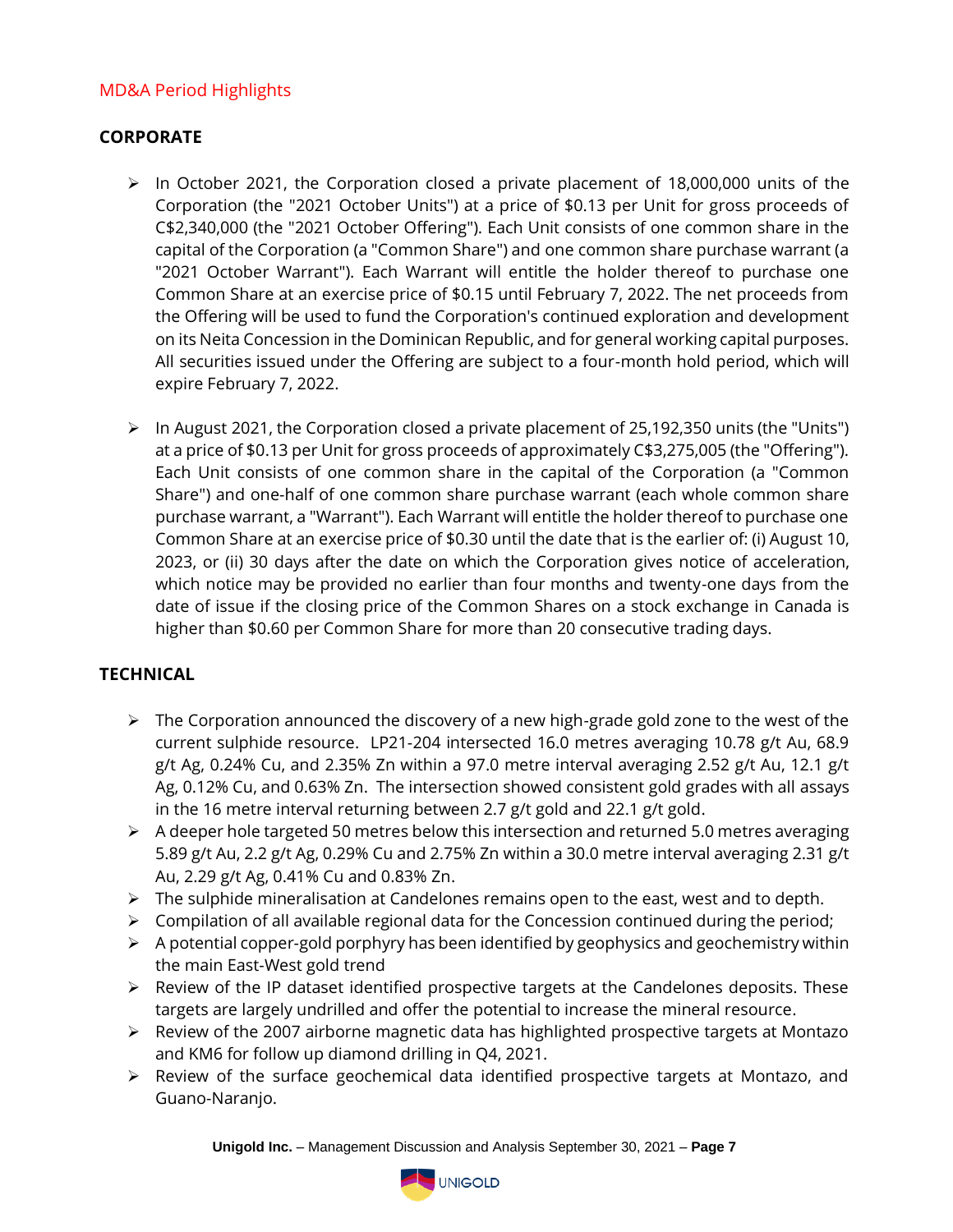- ➢ Mapping at KM6 and Montazo has identified favourable structural trends and indications of elevated sulphide mineralization.
- $\geq 1:5000$  scale mapping and sampling was completed at the KM6, Montazo, Palo Quemado and Rancho Pedro targets and surface trenches were completed at all four targets. Results are pending.
- ➢ Potential oxide resource areas were trenched and sampled at Montazo and Rancho Pedro targets. Results are pending.
- ➢ Mapping of the Jimenez, Gina Mocha and Mitsubishi copper targets identified structural trends for follow up diamond drilling in Q4.
- ➢ A diamond drill program targeting the inferred oxide mineralization at the Candelones Main and Connector deposits is in progress with the objective of converting a significant portion of the inferred oxide resource to the Measured and Indicated classification.
- $\triangleright$  A diamond drill program targeting Montazo, KM6 and Palo Quemado is in progress with the objective of evaluating the potential for additional exploration discoveries at these target areas.

# **Results of Operations**

# **A. Exploration**

# Geological Setting

Unigold's Neita concession covers a 21,031 Ha area within the highly prospective Tireo Formation, a 300 km x 75 km succession of intermediate volcanic and sedimentary rocks trending northwesterly through the island of Hispaniola. The island of Hispaniola was formed by island arc volcanism and tectonism, the result of subduction of the North America plate below the Caribbean plate during the Cretaceous Period. Island arc volcanism elsewhere in the world are highly prospective areas for:

- Cu and Cu-Au porphyry deposits;
- Low to high sulphidation Au and Au-Ag epithermal deposits; and
- Volcanogenic Hosted Massive Sulphide ("VHMS") Au-Ag-Cu-Zn deposits.

Recent exploration of the Tireo Formation has identified multi-million-ounce gold discoveries at Neita (Unigold), Romero (GoldQuest) and significant mineralization at La Miel (Eurasian Minerals/Newmont) in Haiti.

The current model guiding exploration assumes at least three mineralization events. The initial phase of mineralization is interpreted to be a low-grade gold, copper, zinc and silver VHMS event. This mineralization is believed to be the result of intermediate volcanism in a shallow-water, backarc environment. Mineralization is hosted in dacite volcanoclastics that have been extensively brecciated. The dacites are capped by andesite volcanoclastics that are largely barren. A second style of mineralization, closely associated with the VHMS mounds, emplaced anomalous gold, silver, copper and zinc mineralization with disseminated sulphides that flood along the andesite-dacite contact and extends several tens of metres into the host dacites. This disseminated mineralization, spatially related to the andesite-dacite contact, was the focal point of exploration from 2010 through 2012. Subsequent volcanism is believed to have produced a second Intermediate Sulphidation

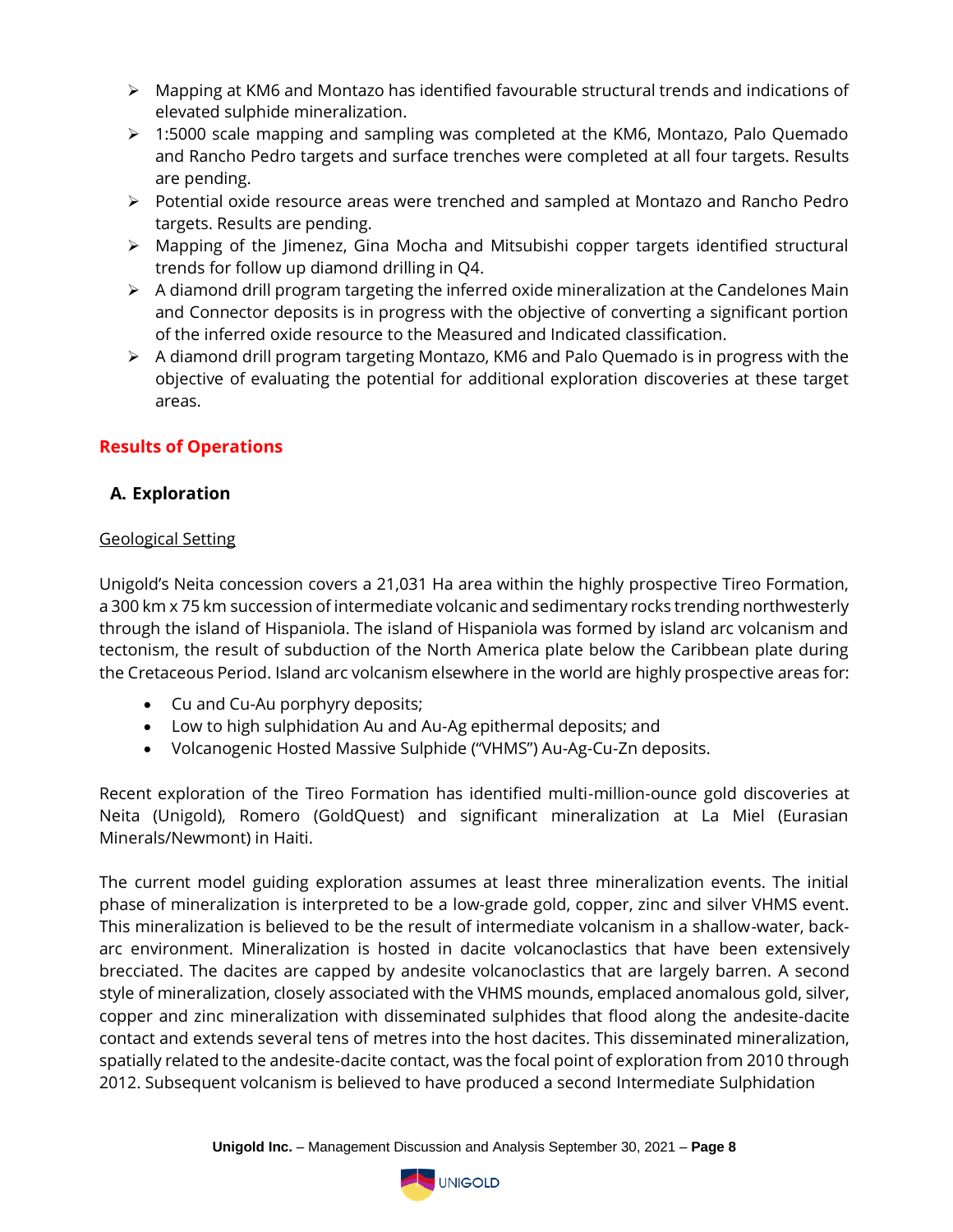Epithermal gold-copper mineralization event that migrated into the host dacites along high angle fault zones. Finally, late stage intermediate – mafic volcanism remobilized mineralization along the contacts of dikes and sills that appear to be intruded along the same fault systems as the epithermal gold-copper event.

Turn around time for assay results continues to be six to eight weeks after completion of each hole.

#### Past Exploration Activity

For historical exploration activity, from 2007 to late 2020, see Unigold Annual Reports or the Corporation's Annual Information Form ("AIF") available at [www.sedar.com](http://www.sedar.com/) or on the Corporation's website.

#### Recent Activity

Diamond drilling was temporarily suspended during the period to allow field crews to access, map and evaluate multiple targets proximal to the known mineral resource at Candelones. These targets include: KM6 (4 kms N), Montazo (4.5 kms NE), Palo Quemado (5.5 kms NE), Jimenez (8 kms N), Mitsuibishi (5 kms N) and Rancho Pedro (6 kms E).

Field teams completed 1:5000 scale mapping and sampling at all targets noted above and advanced to 1:2000 scale trenching, mapping and sampling at KM6, Palo Quemado, Montazo and Rancho Pedro, the latter two targets areas were focused on the potential to increase the known oxide resource.

A total of 48 test pits and 1652 meters of surface trenches were completed during the period.As at Sept. 30, 2021, 639 diamond drill holes totalling 153,008 metres have been completed within the Neita Project area.

Project work to date includes:

| <b>Compilation data</b>         | Q3 2021 | <b>YTD 2021</b> | <b>PROJECT TO DATE</b> |
|---------------------------------|---------|-----------------|------------------------|
| Oxide test pits                 | 48      | 48              | 79                     |
| Drilling - holes                |         | 51              | 639                    |
| Drilling - metres               |         | 15,372          | 153,008                |
| Trenching - metres              | 1652    | 1652            | 33,211                 |
| Geochemical analysis            |         | 5,689           | 156,584                |
| Grab samples                    | 46      | 46              | 11,135                 |
| Soil samples                    |         |                 | 32,704                 |
| Stream samples                  |         |                 | 884                    |
| Induced polarization lines - km |         |                 | 196                    |
| Magnetic survey lines - km      |         |                 | 687                    |

# **Table 3: Exploration Work to Date**

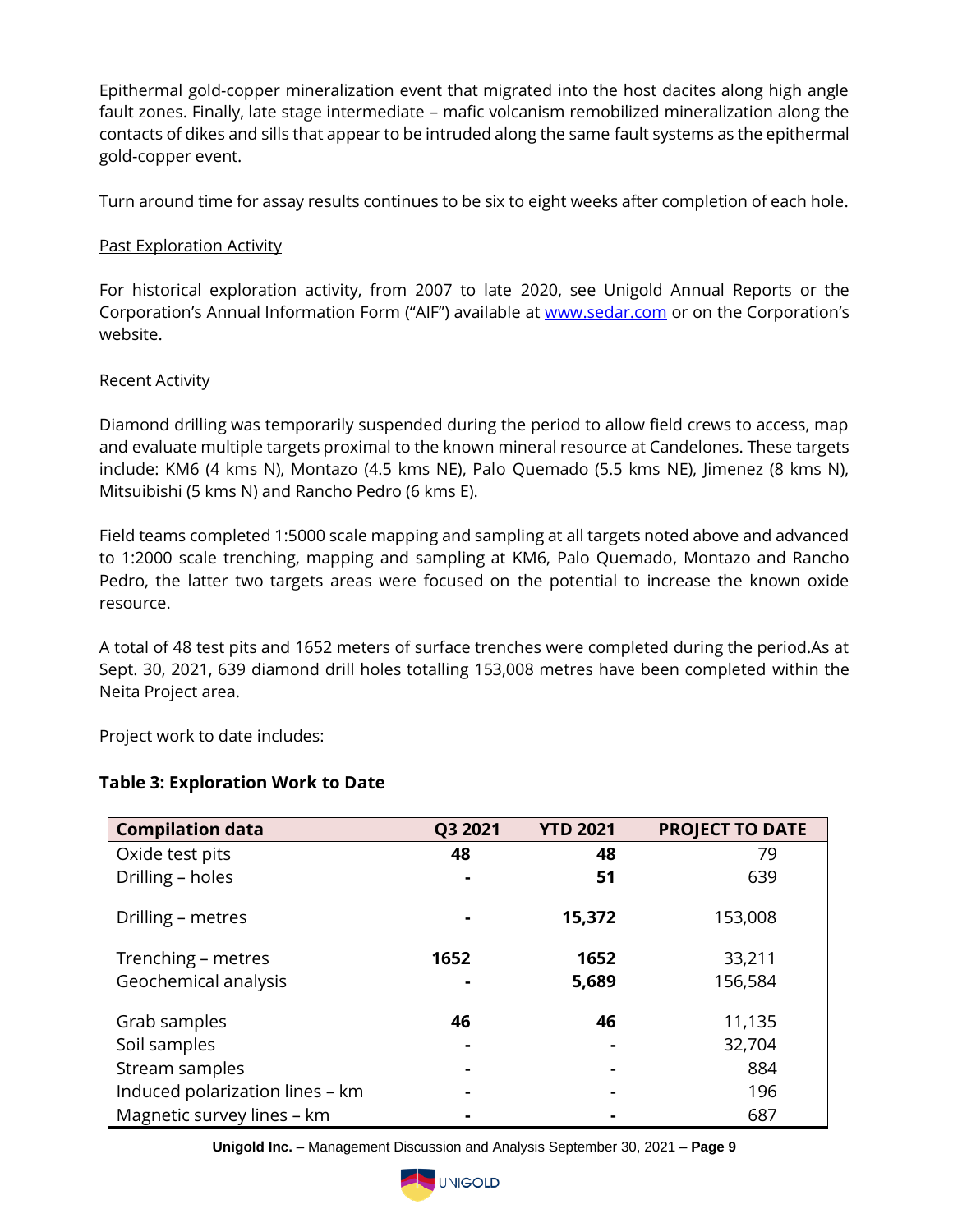A 5,000 kg bulk sample of oxide mineralization was collected in Q1of 2021 and shipped to Bureau Veritas in Vancouver for final 4.0 m x 51 cm column testing. This material will be used to complete "run-of-mine" column testing. The results of these tests will be used to inform the feasibility study for the oxide portion of the deposit. Final resting and rinsing of the columns is underway. Preliminary results show improvement from the assumptions used in the PEA.

# **2021 Oxide PEA**

The Corporation published an updated Mineral Resource Estimate ("MRE") on May 13, 2021 with an effective date of May 10, 2021. The mineral resource was estimated by Mr. W. Lewis, P.Geo., Mr. A. San Martin, MAusIMM (CP), Mr. R.M. Gowans, B.Sc., P.Eng., Mr. C. Jacobs, MBA, CEng, MIMMM and Mr. N.Fung, B.Sc.H., B.Eng., P.Eng. of Micon International Limited. ("Micon"). Micon is independent of Unigold and Messrs. Lewis, San Martin and Gowans meet the requirements of "Qualified Persons" as established by the Canadian Institute of Mining, Metallurgy and Petroleum ("CIM") Definition Standards for Mineral Resources and Mineral Reserves (May 2014). Full details of the estimate are presented, together with the results of a Preliminary Economic Assessment ("PEA") on the oxide portion of the deposit, in a Technical Report titled "NI-43-101 F1 Technical Report Updated Mineral Resource Estimate And Preliminary Economic Assessment For the Oxide Portion Of The Candelones Project Neita Concession Dominican Republic" with an effective date of May 10, 2021was filed on June 7, 2021 on SEDAR and on the Corporation's website.

The pertinent input parameters and results of the Candelones Oxide PEA Study (Base Case) are presented in Table 4 to Table 8. Table 8 presents the NPV and IRR sensitivity to variability in gold price, capital cost, and operating cost. Mineral resources for the Candelones project are shown in Table 2 above.

# **PEA Resource Estimate**

The PEA is based on the measured, indicated, and inferred oxide mineral resource estimated by Mr. W. Lewis, P.Geo. and Mr. A. San Martin, MAusIMM (CP) of Micon, with an effective date of May 10, 2020, and is included in the NI43-101 compliant technical report titled "NI-43-101 F1 Technical Report Updated Mineral Resource Estimate And Preliminary Economic Assessment For the Oxide

Portion Of The Candelones Project Neita Concession Dominican Republic" with an effective date of May 10, 2021. The Technical Report was filed on June 7, 2021. Micon is independent of Unigold, and Messrs. Lewis and San Martin meet the requirements of a "Qualified Person" as established by the Canadian Institute of Mining, Metallurgy and Petroleum ("CIM") Definition Standards for Mineral Resources and Mineral Reserves (May 2014).

*Cautionary Statement: The reader is advised that the PEA summarized in this quarterly report and in the News Release dated April 26, 2021, is intended to provide only an initial, high-level review of the project potential and design options. The PEA mine plan and economic model include numerous assumptions and the use of inferred mineral resources. Inferred mineral resources are considered to be too speculative to be used*  in an economic analysis except as allowed for by NI 43-101 in PEA studies. There is no guarantee that inferred *mineral resources can be converted to indicated or measured mineral resources, and as such, there is no guarantee the project economics described herein will be achieved. Totals in tables may differ due to rounding.*

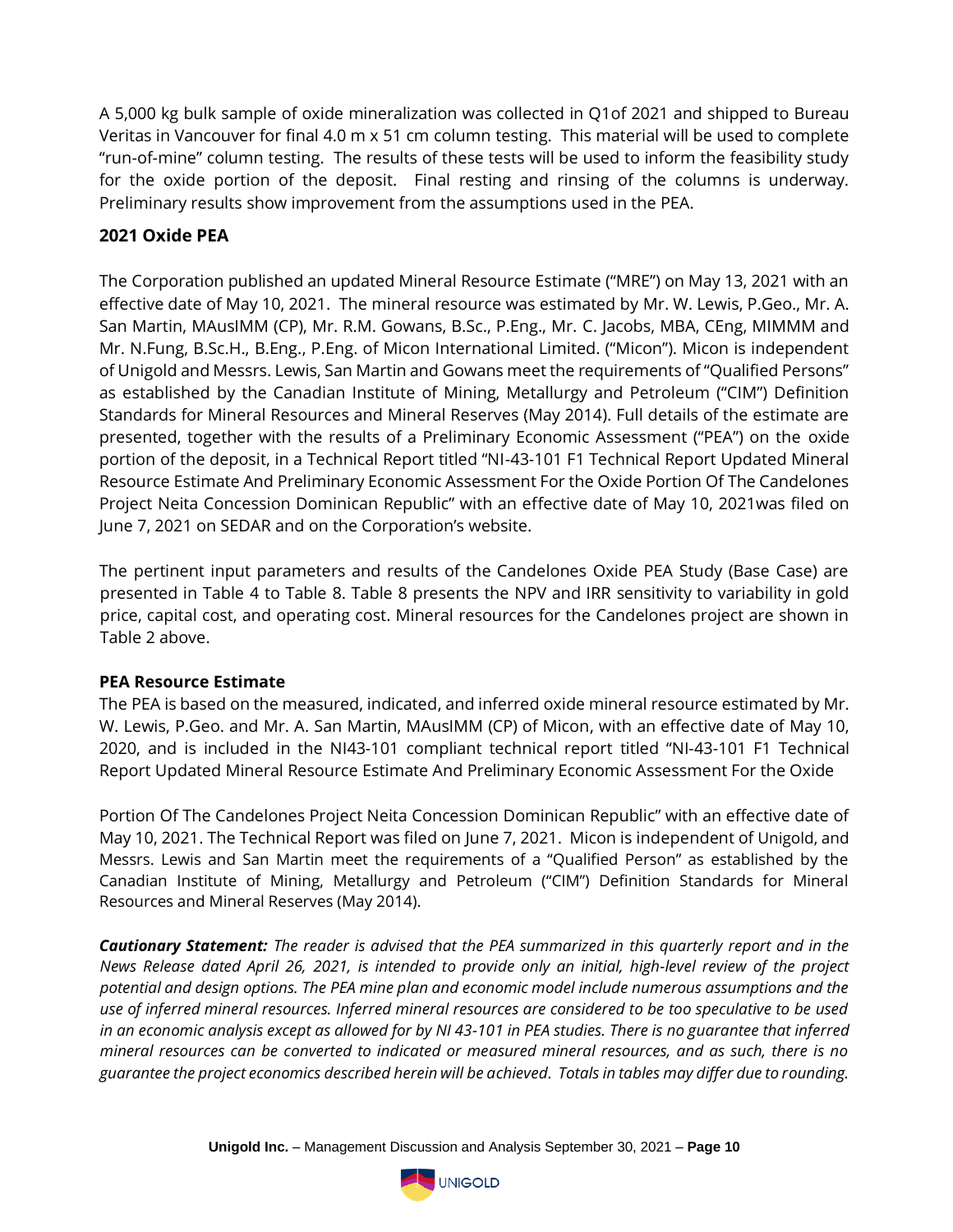| Total mineralized material mined (000 t)          | 5,275   |
|---------------------------------------------------|---------|
| Total waste (000 t)                               | 963     |
| Average grade (Au g/t)                            | 0.75    |
| Total gold contained (oz)                         | 126,995 |
| Total gold produced (oz)                          | 95,587  |
| Average gold recovery (%)                         | 75%     |
| Average annual gold produced (oz)                 | 31,040  |
| Total initial Capex (US\$M)                       | \$36.5  |
| Sustaining capital (US\$M)                        | \$0.4   |
| <b>Unit Operating Cost (per tonne)</b>            |         |
| Mining (US\$/t)                                   | \$3.22  |
| Processing (US\$/t)                               | \$5.97  |
| General & administration (US\$/t)                 | \$1.93  |
| Refining, delivery, royalty (US\$/t)              | \$1.64  |
| Total operating cost per tonne processed (US\$/t) | \$12.76 |

# **Table 4: PEA Summary (reported in US\$)**

**Table 5: Capital Cost Summary (US\$ million)**

| <b>Capital Costs (US\$M)</b>  | <b>Pre-Production</b> | <b>Sustaining</b> | Total |
|-------------------------------|-----------------------|-------------------|-------|
| Mining                        | 1.84                  | 0.43              | 2.27  |
| <b>ADR Processing Plant</b>   | 11.84                 |                   | 11.84 |
| Infrastructure                | 12.86                 |                   | 12.86 |
| EPCM, Indirects, Owners Costs | 5.18                  |                   | 5.18  |
| <b>Subtotal</b>               | 31.72                 | 0.43              | 32.15 |
| Contingency                   | 4.76                  |                   | 4.76  |
| <b>Total Capital Costs</b>    | 36.48                 | 0.43              | 36.90 |
| Closure and Rehabilitation    |                       | 3.40              |       |

# **Table 6: Summary Economics at US\$1,650 gold per oz (US\$ million)**

| LOM Net Smelter Return Revenue (US\$M)                                | \$150  |
|-----------------------------------------------------------------------|--------|
| Total LOM Pre-Tax Cash Flow (US\$M)                                   | \$90   |
| Average Annual Pre-Tax Cash Flow (US\$M)                              | \$29   |
| LOM Income Taxes (US\$M)                                              | \$17   |
| Total LOM After-Tax Free Cash Flow after Capital Expenditures (US\$M) | \$34   |
| Average Annual After-Tax Free Cash Flow from Operations (US\$M)       | \$23   |
| Discount Rate (%)                                                     | 5%     |
| Pre-Tax 5% NPV (US\$M)                                                | \$41   |
| Pre-Tax IRR                                                           | 50.3 % |
| After-Tax 5% NPV (US\$M)                                              | \$26   |
| After-Tax IRR                                                         | 34.9 % |
| After-Tax Payback after start of production (Months)                  | 22     |

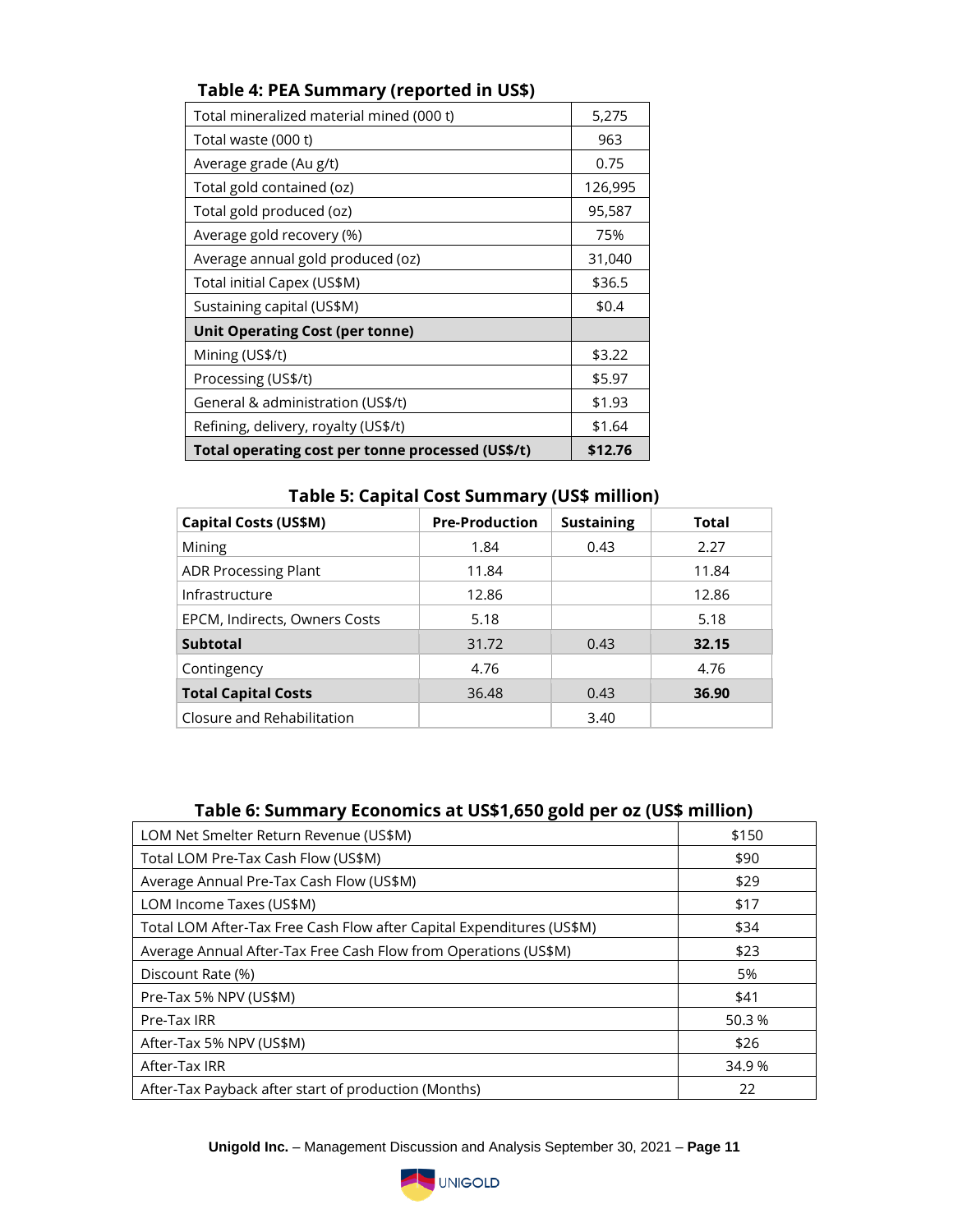| Mining Cost (US\$M)                                                                           | \$17.0 |  |  |  |  |  |
|-----------------------------------------------------------------------------------------------|--------|--|--|--|--|--|
| Processing Cost (US\$M)                                                                       | \$31.5 |  |  |  |  |  |
| General & Administrative (US\$M)                                                              | \$10.2 |  |  |  |  |  |
| Refining & Smelting (US\$M)                                                                   | \$0.8  |  |  |  |  |  |
| Royalties (US\$M)                                                                             | \$7.9  |  |  |  |  |  |
| <b>Adjusted Operating Costs</b>                                                               | \$67.3 |  |  |  |  |  |
| Sustaining (US\$M)                                                                            | \$0.4  |  |  |  |  |  |
| Closure cost (US\$M)                                                                          | \$3.4  |  |  |  |  |  |
| Total (US\$M)                                                                                 | \$71.2 |  |  |  |  |  |
| <b>All-in Sustaining Cost (US\$/oz)</b>                                                       | \$744  |  |  |  |  |  |
| All-in Sustaining Costs are presented as defined by the World Gold Council less Corporate G&A |        |  |  |  |  |  |

# **Table 7: All-In Sustaining Cost (US\$ million)**

| Table 8: NPV & IRR Sensitivities (Base Case <sup>1</sup> in bold): 5% Discount Rate |  |
|-------------------------------------------------------------------------------------|--|
|-------------------------------------------------------------------------------------|--|

|            |                                                                                                        | 75%      | 80%    | 85%    | 90%    | 95%    | 100%   | 105%   | 110%   | 115%   | 120%   | 125%   |
|------------|--------------------------------------------------------------------------------------------------------|----------|--------|--------|--------|--------|--------|--------|--------|--------|--------|--------|
| Gold Price | NPV (US\$M)                                                                                            | $-5$ 0.1 | 5.2    | \$10.5 | \$15.7 | \$21.0 | \$26.3 | \$31.6 | \$36.9 | \$42.2 | \$47.4 | \$52.7 |
|            | <b>IRR</b>                                                                                             | 4.9%     | 11.2%  | 17.4%  | 23.4%  | 29.2%  | 34.9%  | 40.5%  | 46.0%  | 51.4%  | 56.8%  | 62.0%  |
| Operating  | NPV (US\$M)                                                                                            | \$36.0   | \$34.1 | \$32.1 | \$30.2 | \$28.3 | \$26.3 | \$24.4 | \$22.4 | \$20.5 | \$18.5 | \$16.6 |
| Cost       | <b>IRR</b>                                                                                             | 45.3%    | 43.3%  | 41.2%  | 39.1%  | 37.0%  | 34.9%  | 32.8%  | 30.7%  | 28.5%  | 26.4%  | 24.2%  |
| Capital    | NPV (US\$M)                                                                                            | \$35.5   | \$33.7 | \$31.8 | \$30.0 | \$28.2 | \$26.3 | \$24.5 | \$22.6 | \$20.8 | \$18.9 | \$17.1 |
| Cost       | <b>IRR</b>                                                                                             | 55.0%    | 50.2%  | 45.9%  | 41.9%  | 38.3%  | 34.9%  | 31.8%  | 29.0%  | 26.3%  | 23.8%  | 21.4%  |
|            | - Base Case: US\$1,650 gold per oz; CAPEX US\$36.90 Million; Operating Cost US\$12.76/ tonne processed |          |        |        |        |        |        |        |        |        |        |        |

# **Mining**

The mineral resources used in the mine plan for this PEA outcrop on surface and are contained within a pit with a maximum depth of approximately 30 metres. The mine has an estimated production rate of 5,000 tonnes per day. Contract mining is assumed using a local, established construction contractor in the Dominican Republic. The material is free-dig at surface. No drilling or blasting is contemplated in this study. Approximately 27% of the production is estimated to be transition material.

#### **Processing**

The PEA estimates that a total of 150,000 tonnes per month ("tpm") of material will be extracted and hauled approximately 3 km onto a Run-of-Mine Heap leach pad. Gold and silver will be recovered in an adsorption-desorption-recovery circuit and electrowinning cells, with gold room recovery and production of bullion bars. Silver credits are not included in the financial modelling. No tailings facility is required. Gold recovery estimates for oxide and transition mineralization are based on a column leach test work currently ongoing at Bureau Veritas Commodities Canada Ltd. metallurgical test laboratories, Vancouver, where preliminary results indicate 87% gold extraction in 30 days for - 19 mm oxide mineralization and over 60% gold extraction in 43 days for -12.5 mm transition mineralization. This study uses an average 75% leach recovery with a 10-week leach cycle.

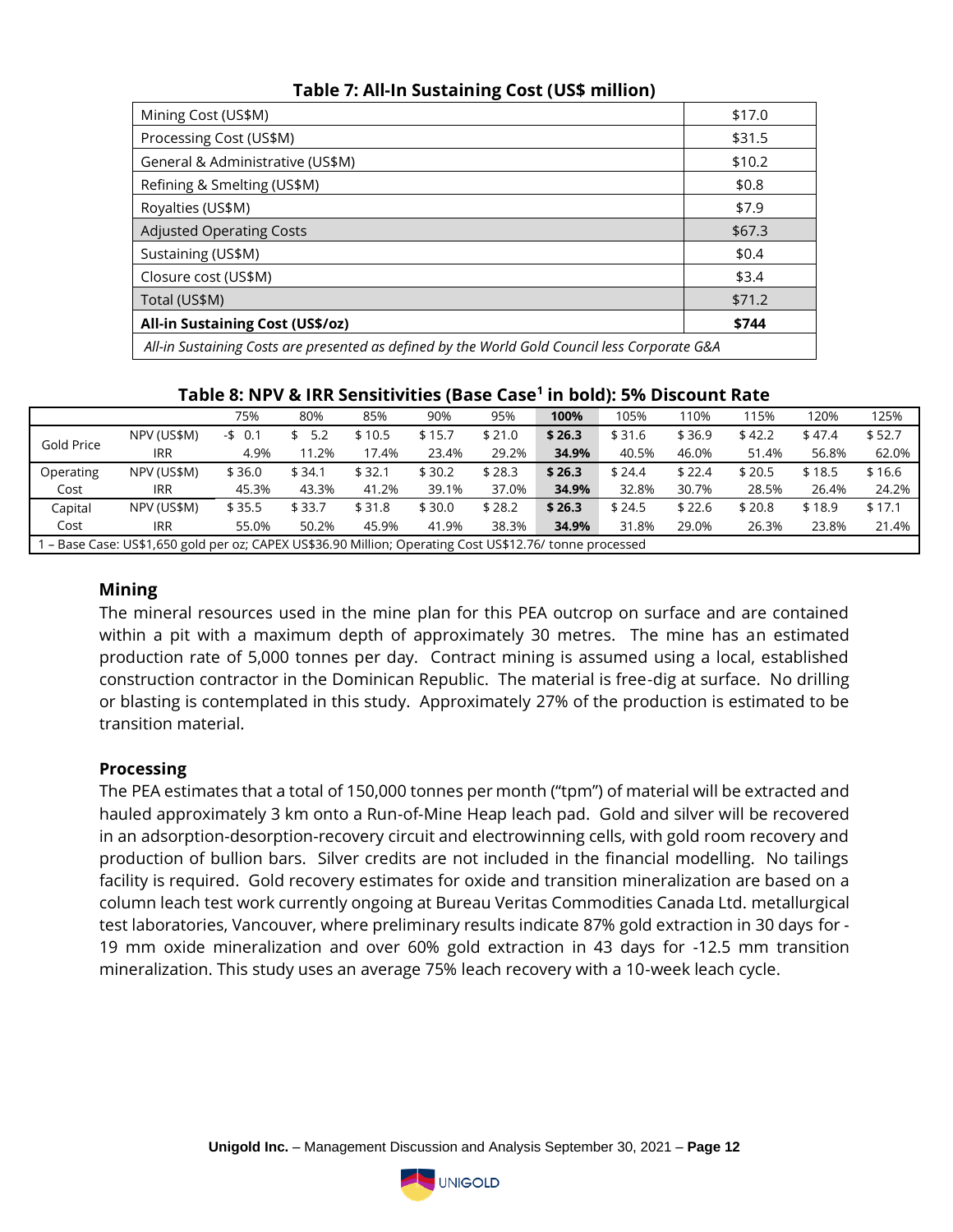#### **Future Work**

The capital and operating cost estimates for the PEA were developed from first principles and are thought to be accurate to preliminary feasibility levels. The Corporation intends to upgrade the current inferred oxide and transition mineral resource to the measured and indicated classification in advance of initiating a feasibility study of the oxide project. In addition, oxide and transition bulk samples shall be collected for additional metallurgical testing as well as for agglomeration, permeability and acid rock drainage studies. The Corporation would like to be in a position to be able to make a production decision in late 2022.

#### **Exploration Outlook**

The material categories of cumulative exploration and evaluation assets are summarized below:

|                                                                   | <b>Balance</b><br><b>December</b><br>31, 2020 | <b>Additions</b> | <b>Balance</b><br><b>September</b><br>30, 2021 |
|-------------------------------------------------------------------|-----------------------------------------------|------------------|------------------------------------------------|
| Geology/Field                                                     |                                               |                  |                                                |
| Drilling (including supplies and logistics expenses)              | \$14,551,497                                  | \$1,046,032      | \$15,597,529                                   |
| Consulting (contract geologists and other<br>technical            |                                               |                  |                                                |
| specialists)                                                      | 7,357,991                                     | 749,044          | 8,107,035                                      |
| Wages and salaries                                                | 5,519,677                                     | 543,229          | 6,062,906                                      |
| Camp and field expense (including geochemistry and<br>geophysics) | 2,540,002                                     | 346,376          | 2,886,378                                      |
| Travel, domestic and international                                | 1,633,695                                     | 200,816          | 1,834,511                                      |
| Community Social Responsibility (CSR)                             | 169,079                                       | 125,966          | 295,045                                        |
| Environment                                                       | 23,831                                        | 5,027            | 28,858                                         |
| <b>Technical studies/Analysis</b>                                 |                                               |                  |                                                |
| Laboratory analysis                                               | 5,045,358                                     | 193,087          | 5,238,445                                      |
| <b>Financial/Administrative Support</b>                           |                                               |                  |                                                |
| Taxes and duties                                                  | 571,060                                       | 225,567          | 796,627                                        |
| Project management, Country Manager                               |                                               | 298,563          | 298,563                                        |
| Other G&A, legal, insurance                                       | 6,937,581                                     | 326,211          | 7,263,792                                      |
|                                                                   | \$44,349,771                                  | \$4,059,918      | \$48,409,689                                   |

Financial Performance

# **FINANCIAL POSITION AND CORPORATE SPENDING**

# **At September 30, 2021:**

- Unigold had \$2,656,871 (December 31, 2020 \$4,034,564) cash to settle accounts payables and accrued liabilities of \$404,886 (December 31, 2020 - \$107,324); and
- The Corporation had other currents assets of:
	- receivables of \$258,275 (December 31, 2020 \$174,811), which is principally recoverable HST of \$249,860 (December 31, 2020 – \$139,931); and
	- other financial assets and prepaid expenses of \$108,651 (December 31, 2020 \$289,823) which is mainly attributable to: \$22,310 prepaid investor relations service,

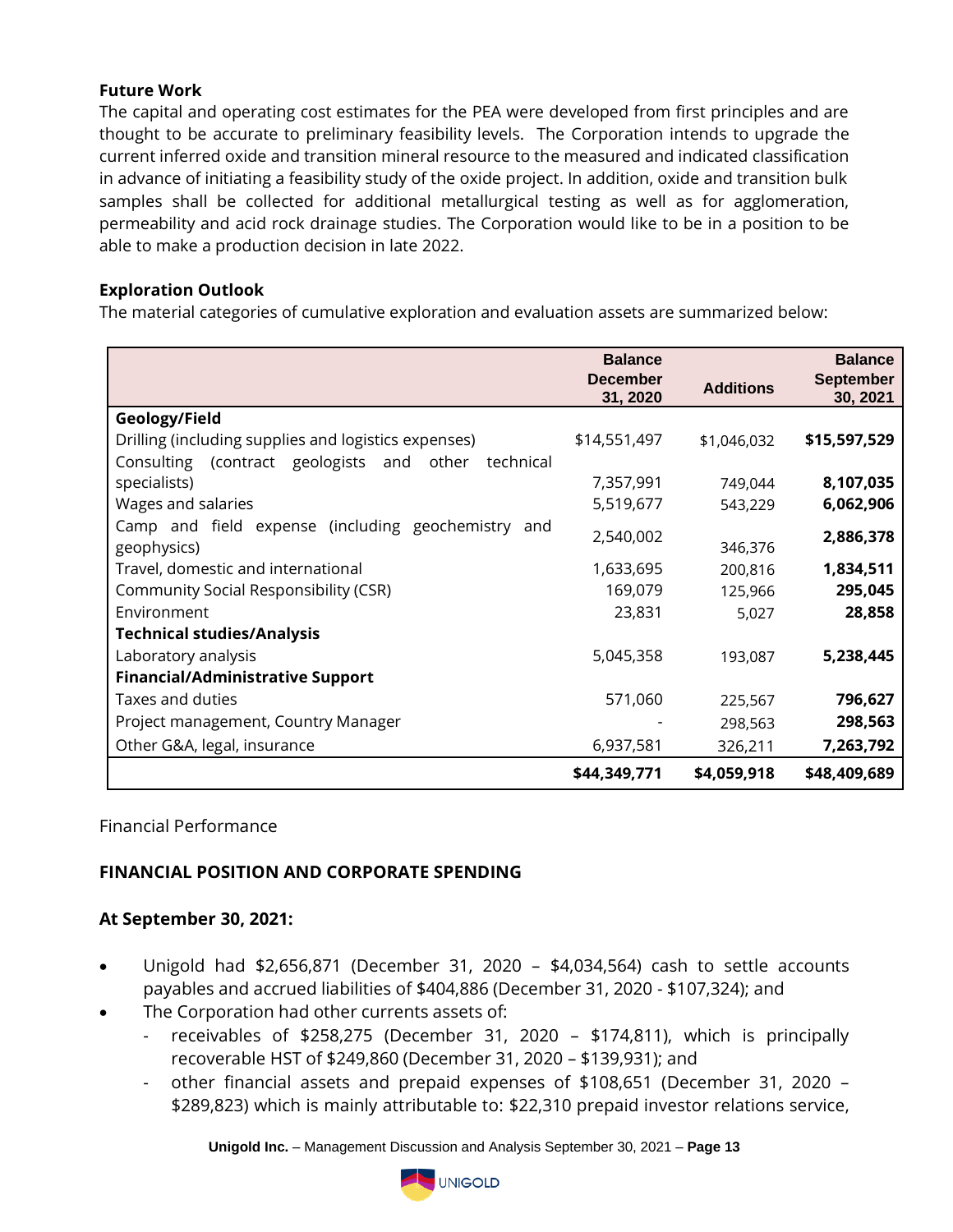\$52,373 for prepaid D&O, commercial, marine and medical insurance premiums, and \$12,500 for upfront SEDAR, TSXV, and OTC Exchange annual fees.

During the quarter ended September 30, 2021:

- Expended \$807,426 (2020 \$623,578) on exploration at Neita primarily on drilling costs, lab analysis, metallurgy consulting costs, camp and field expenses and ongoing security and technical services at site and consulting fees for programs being developed in the areas of corporate social responsibility, and environment studies; and
- The Corporation recorded an operations loss of \$1,189,996 (2020 \$1,894,270); included in these totals are \$44,754 (2020 - \$788,462) of share-based compensation expense for the grant of 200,000 options.

# **Selected Period Information**

The following table provides selected financial information and should be read in conjunction with the Corporation's Interim Financial Statements:

| At                                             | September 30,    | December 31,     |
|------------------------------------------------|------------------|------------------|
|                                                | 2021             | 2020             |
| Total assets                                   | \$3,998,985      | \$5,285,186      |
| <b>Total liabilities</b>                       | \$ (404, 886)    | \$(107, 324)     |
| Accumulated deficit                            | \$(69, 382, 712) | \$(64, 982, 369) |
|                                                |                  |                  |
| Nine months ended September 30,                | 2021             | 2020             |
| Net loss for the period                        | $$$ (5,514,238)  | $$$ (3,452,395)  |
| Net loss per share                             | \$(0.04)         | \$(0.04)         |
| Weighted average shares issued and outstanding | 128,308,161      | 94,158,382       |

Net loss increased from \$3,452,395 in Q3/2020 to \$5,514,238 in Q3/2021 resulting primarily from:

- Exploration expenditures increased by \$2,317,597 due to expanded activity in the areas of drilling, consulting, technical reports, camp and field expenses, CSR and environment study consulting, and taxes and duties owed for importing drill equipment and parts from Canada. Added labour and security for shifts conducted 24-7 also resulted in higher payroll, source deductions, and benefit costs at camp. Additionally, Mr. Tapia joined the Corporation's senior management team, in the Dominican Republic, on salary.
- Business development and travel expenses increased by \$240,681 for the continuing fees due to Clarkham Capital, and new contract fees for Torrey Hills Capital and Machai Capital i) for market awareness services in the UK and the US, increased digital media marketing and attendance fees at the Metals Investor and Precious Metals Summit Conferences; Unigold is also looking at increased expenses going forward for social media IR coverage;

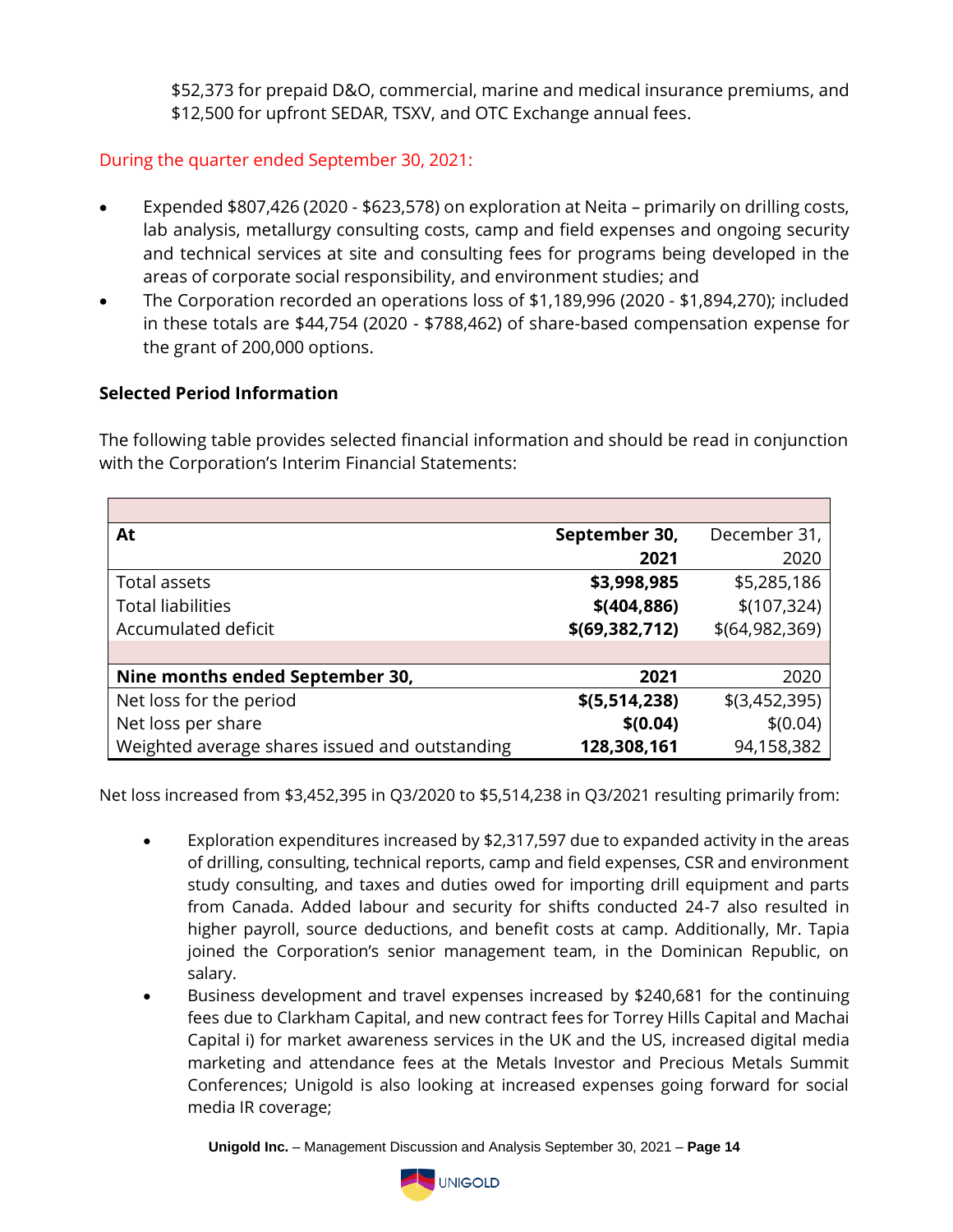- Share-based compensation expense was higher in 2020 (\$798,828 compared to \$241,388 in 2021), due to the issuance of 4,500,000 stock options in late September 2020 compared to the 2021 grants of 1,000,000 stock options in February and 200,000 stock options granted in June 2021 to a new director; additionally, \$70,233 was recorded in the reporting period, for the amortized fair value of share-based compensation expense for options granted in 2020, that vested during the current period; and
- Amortization expense increased from \$24,984 to \$110,596, with the additions of drilling equipment and parts of \$600,000 in 2020, and the purchase of 2 trucks and a Corporate SUV to be used to provide transportation from the cities to the camp and field sites.

# Quarterly Financial Information

The following table sets out selected financial information derived from the Corporation's consolidated financial statements for each of the eight most recently completed quarters:

| \$ thousands, except<br>per share amounts (1) | 2021           |                | 2020     |         |         | 2019                     |          |          |
|-----------------------------------------------|----------------|----------------|----------|---------|---------|--------------------------|----------|----------|
|                                               | Q <sub>3</sub> | Q <sub>2</sub> | Q1       | Q4      | Q3      | Q <sub>2</sub>           | Q1       | Q4       |
| Interest income                               | 4.5            | 1.0            | 2.5      | 9.8     |         | $\overline{\phantom{0}}$ |          |          |
| Net loss                                      | (1, 189)       | (2,577)        | (1,751)  | (1,646) | (1,894) | (462)                    | (1, 113) | (1,476)  |
| Net loss per share                            | (0.01)         | (0.02)         | (0.01)   | (0.04)  | (0.02)  | (0.00)                   | (0.00)   | (0.04)   |
|                                               |                |                |          |         |         |                          |          |          |
| E&E expenditures                              | (807)          | (1, 926)       | (1, 326) | (847)   | (632)   | (250)                    | (860)    | (1, 111) |

**(1)** Quarter net loss for both 2021 and 2020 has been restated to reflect the policy change from capitalizing exploration and evaluation expenditures to charging them to the statement of loss and comprehensive loss.

# **4. Liquidity and Capital Resources**

The Corporation considers the capital that it manages to include share capital, reserve for warrants, reserve for share-based payments, and accumulated deficit, which at September 30, 2021 was \$3,591,268 (December 31, 2020 - \$5,175,031). The Corporation manages and makes adjustments to its capital structure based on the funds needed in order to support the acquisition, exploration and development of mineral properties. Management does this in light of changes in economic conditions and the risk characteristics of the underlying assets. There has been no change with respect to the overall capital risk management strategy during the nine months ended September 30, 2021, and 2020.

As of September 30, 2021, the Corporation had a cash balance of \$2,656,871 (December 31, 2020 – \$4,034,564) and working capital of \$2,618,911 (December 31, 2020 – \$4,391,874).

Unigold has no producing properties and, consequently, has no current operating income or cash flow. Financing of the Corporation's activities to date has been primarily obtained from equity issuances. The continuing development of the Corporation's properties therefore depends on the

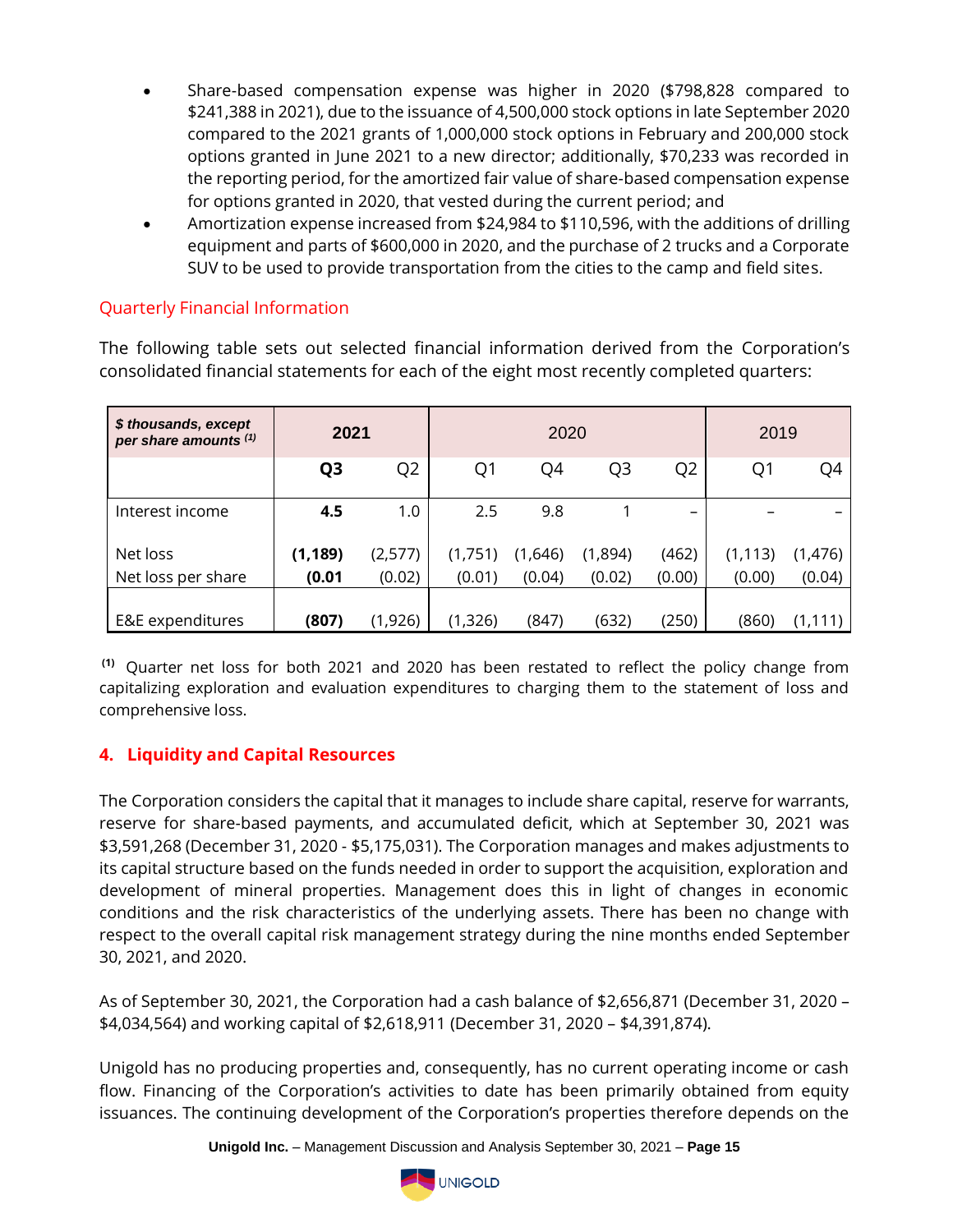Corporation's future ability to obtain additional financing through equity issuances, debt or sale of assets.

# **5. Key Management Compensation**

The following is the compensation recorded for Key Management, the aggregate of which was paid to individuals, personal management corporations, and corporate services providers during the nine months ended September 30, 2021 and 2020:

|                            | Three months ended<br>September 30, |           | Nine months ended<br>September 30, |             |  |
|----------------------------|-------------------------------------|-----------|------------------------------------|-------------|--|
|                            | 2021                                | 2020      |                                    | 2020        |  |
| Key Management fees (1)(2) | \$49,395                            | \$117,719 | \$505,396                          | \$267,716   |  |
| Directors' fees (3)        | 25,000                              | 35,000    | 81,667                             | 105,000     |  |
| Share-based compensation   | 44,754                              | 788,462   | 241,388                            | 798,828     |  |
|                            | \$119,149                           | \$941,181 | \$828,451                          | \$1,171,544 |  |

(1) Includes the wages for and fees charged by the CEO, CFO, COO and Corporate Secretary; during the reporting period, the COO received a bonus of one year's salary;

- (2) This figure does not include 100% of the regular compensation paid to the COO and 40% of the CEO's compensation which were re-classified to exploration expenditures; and
- (3) Directors' fees are lower in 2021 as two former directors did not stand for re-election at the 2020 Annual General Meeting held October 27, 2020. A new director was appointed in June 2021.

# **6. Related Party Transactions**

The Corporation's related parties as defined by IAS 24, *Related Party Disclosures*, include the Corporation's subsidiaries, the Board of Directors, close family members and enterprises that are controlled by these individuals and key management, as well as certain persons performing similar functions.

During the nine months ended September 30, 2021 and 2020, the Corporation entered into the following transactions with a related party:

|                                                                                       | Three months ended<br>September 30, |           | Nine months ended<br>September 30, |           |
|---------------------------------------------------------------------------------------|-------------------------------------|-----------|------------------------------------|-----------|
|                                                                                       | 2021                                | 2020      | 2021<br>2020                       |           |
| Compensation paid to a<br>Corporation controlled by a key<br>management person (1)(2) | \$16,319                            | \$193,660 | \$16,319                           | \$275,160 |

(1) For the three months ended September 30, 2021, \$16,319 (\$193,660) was paid to employees of a company ("Hanson") controlled by the Chief Operating Officer ("COO") for technical services provided.

(2) For the six months ended September 30, 2020, \$275,160 was paid to Hanson. Effective August 1, 2020, the COO became a full-time employee of the Corporation, and 100% of the fees paid to the COO, either directly or through Hanson have been charged to exploration expenditures.

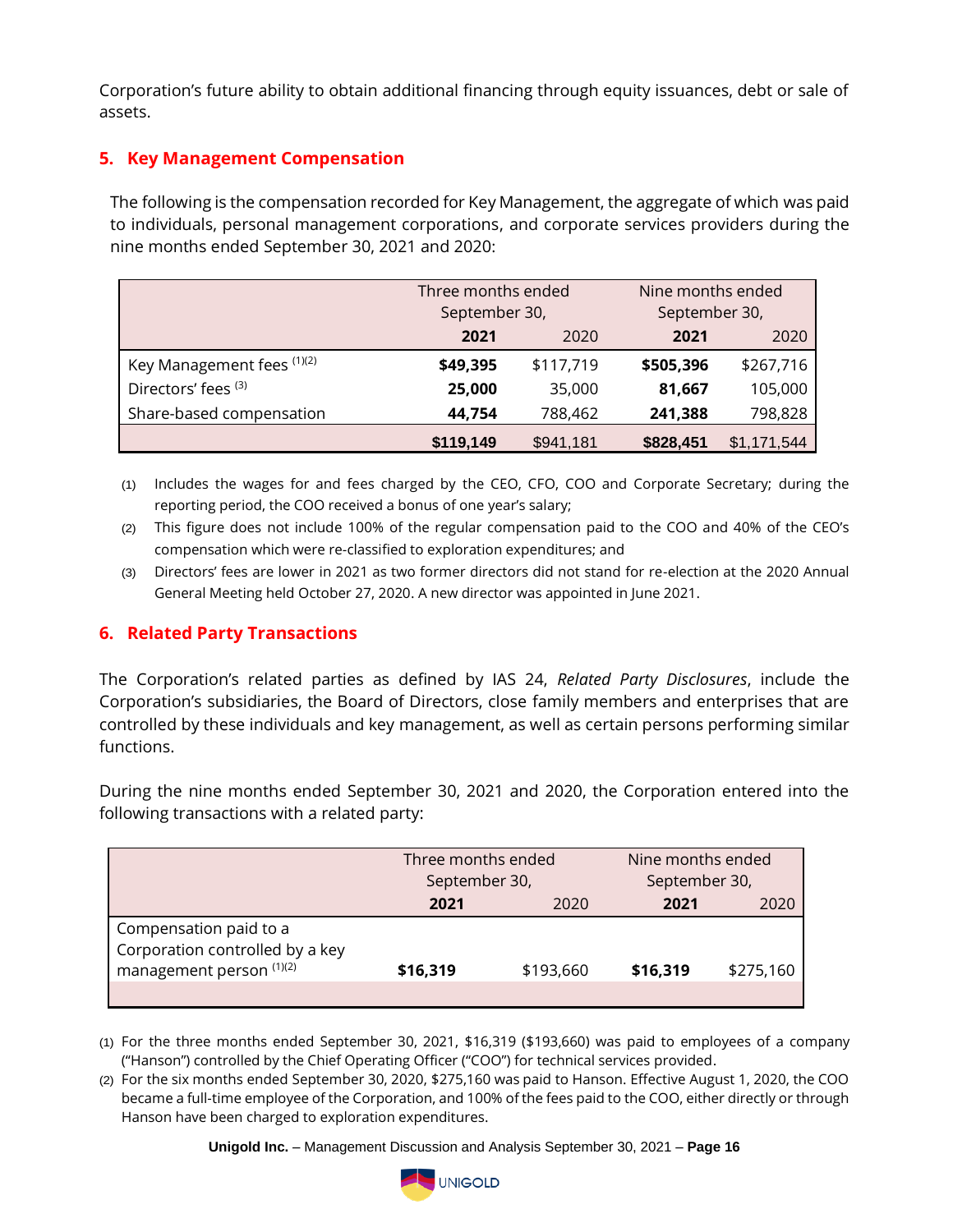These transactions were in the normal course of operations.

# **7. Commitments, Contingencies and Contractual Obligations**

The Corporation's exploration activities are subject to various federal, provincial and international laws and regulations governing the protection of the environment. These laws and regulations are continually changing and generally becoming more restrictive. The Corporation conducts its operations so as to protect public health and the environment and believes its operations are materially in compliance with all applicable laws and regulations. The Corporation plans to make expenditures, in the future, to comply with such laws and regulations, as applicable.

#### **Contractual Obligations**

Typically, the Corporation enters into agreements with time periods no longer than 12 months. Currently, the minimum contractual payments over the next five years are as follows:

| Year                 | <b>Total</b> | 2021      | 2022                     | 2023 | 2024 | 2025 |
|----------------------|--------------|-----------|--------------------------|------|------|------|
| Office lease         | \$4,000      | \$4,000   | \$-                      | $$-$ | \$-  | \$-  |
| Corporate services   | 84,000       | 84,000    | $\overline{\phantom{0}}$ |      |      |      |
| Management fees      | 565,004      | 565,004   | -                        |      |      |      |
| Technical services - |              |           |                          |      |      |      |
| break fee            | 200,000      | 200,000   | $\overline{\phantom{0}}$ | -    |      |      |
|                      | \$853,004    | \$853,004 | \$-                      | $S-$ | $$-$ | $S-$ |

See Annual Financial Statements - note 13 - *Commitments and Contingencies*.

The Corporation has contracted Longford Exploration Services Ltd. ("Longford") to provide professional geological services in the Dominican Republic. The contract with Longford terminates on January 31, 2022 and can be extended for a further six months by mutual agreement. The Corporation may terminate the contract in advance by paying \$200,000 and covering demobilization costs for Longford staff in the Dominican Republic.

# **2015 Private Placement**

In connection with the 2015 private placement, an investment agreement was signed which gives Osisko Gold Royalties Ltd. ("Osisko") an option to purchase a 2% net smelter return ("NSR") royalty on Unigold's Neita property for a consideration of \$2,000,000, exercisable 90 days following the delivery of a feasibility study. Once exercised, Unigold will have the right to repurchase a 1% NSR (being 50% of the 2% NSR held by Osisko) for \$1,000,000 until 90 days following the achievement of commercial production.

# **Employment and Corporate Services Contracts**

(a) The Corporation is a party to certain corporate and technical employment contracts. If the employees are terminated for 'other than cause' or 'change of control', then the employees shall be entitled to severance payments equal to 12 months' compensation.

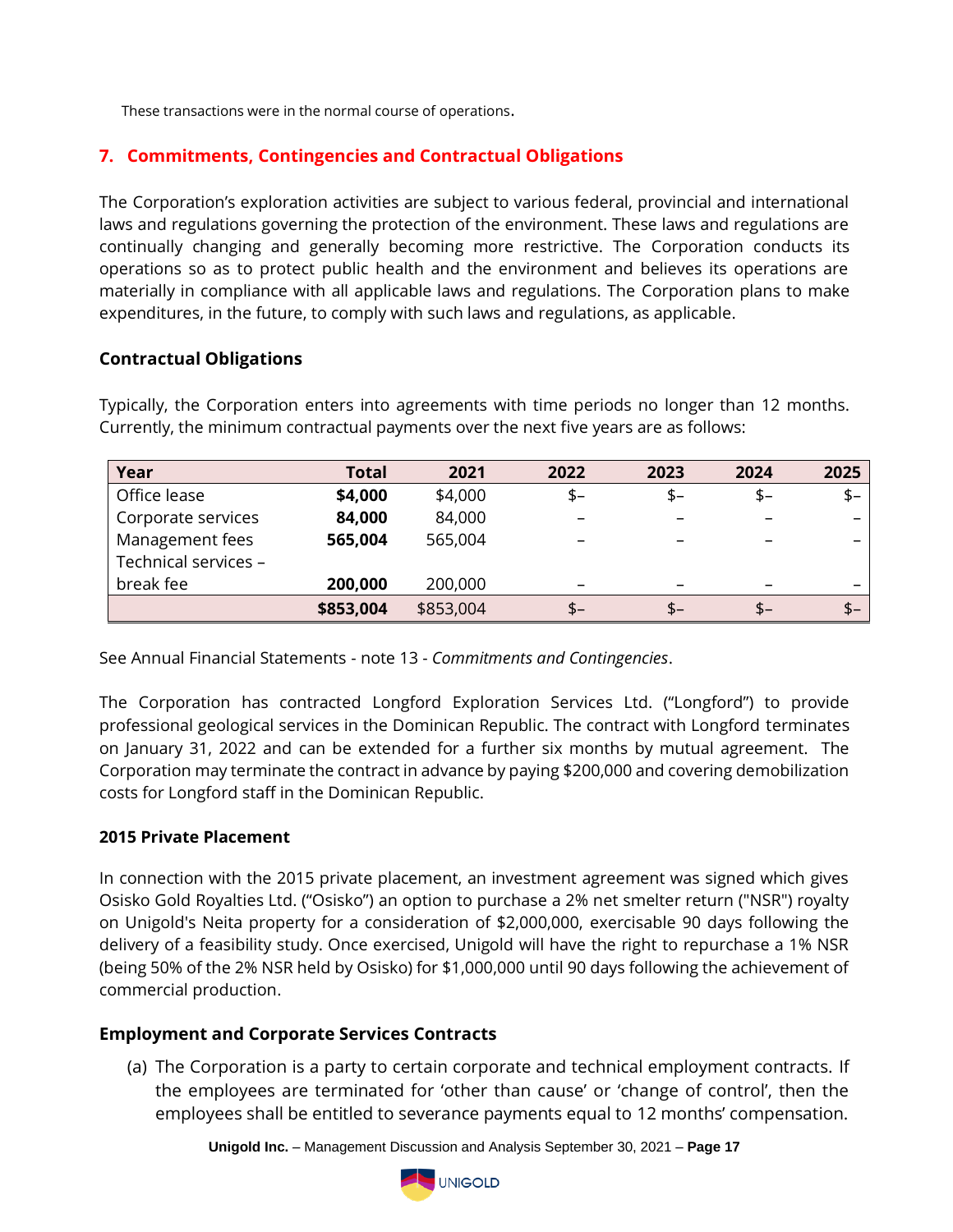- (b) Directors' fees are set at \$20,000 per annum, per director. The Chair of the Audit Committee receives an additional \$20,000 per annum, for serving in that role.
- (c) The Dominican Republic has laws requiring severance payments if those employees are terminated. At September 30, 2021, the liability is approximately CAD\$148,101. This figure changes subject to fluctuating foreign exchange rates and the number of employees hired. As the likelihood of the terminations taking place is not determinable, the contingent payments have not been recorded in the Annual Financial Statements.
- (d) Grove has been retained to provide corporate services to Unigold for \$7,000 monthly. This arrangement is renewable annually and termination by the Corporation requires 90 days' written notice.

# **8. Trend Information**

There are no major trends that are anticipated to have a material effect on the Corporation's financial condition and results of operations in the near future.

# **9. Off-Balance Sheet Arrangements**

The Corporation has no off-balance sheet arrangements, no capital lease agreements, and no longterm debt obligations.

#### **10. Proposed Transactions**

There are no proposed transactions that will materially affect the performance of the Corporation. However, as is typical of the gold exploration sector, Unigold's Management is continually reviewing potential property acquisition, investment, and joint venture transactions and opportunities.

# **11. Significant Accounting Judgments and Estimates**

The Corporation prepares its Annual and Interim Financial Statements in accordance with IFRS. The most significant accounting estimates are the policy of capitalizing exploration costs on its properties and the valuation of such properties, and the share-based compensation calculation.

The Corporation reviews its portfolio of exploration properties on an annual basis to determine whether a write-down of the capitalized cost of any property is required. The recoverability of the amounts shown for exploration properties and deferred exploration and evaluation assets is dependent on the existence of economically recoverable reserves, and the ability to obtain financing to complete the development of such reserves.

The Corporation uses the Black-Scholes model to determine the fair value of options and warrants. The main factor affecting the estimates of share-based compensation is the share price volatility used. The Corporation uses the historical price data and comparables in the estimate of future volatilities.

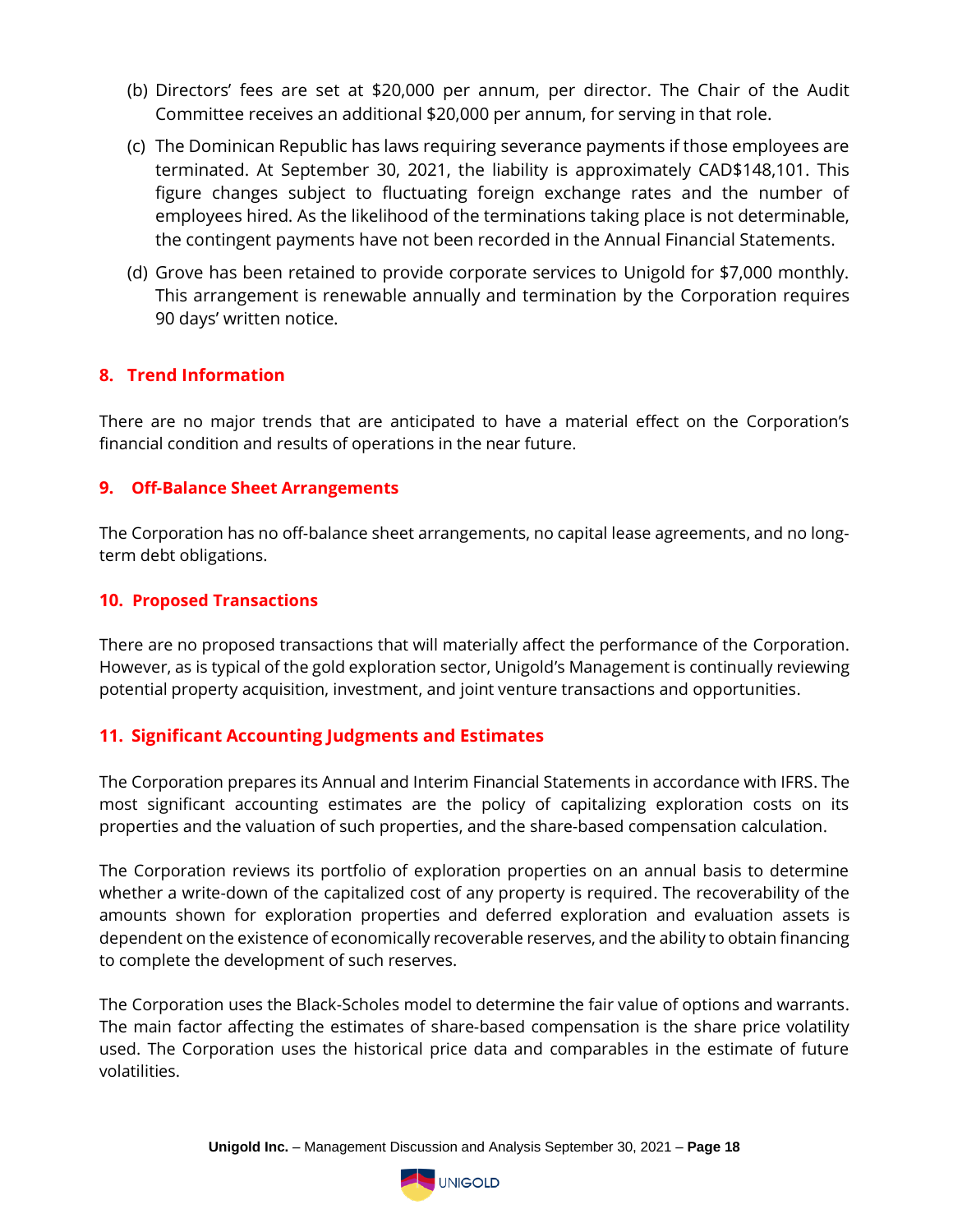See Interim Financial Statements – note 4 - *Significant Accounting Judgements and Estimates.*

# **12. Risks and Uncertainties**

At the present time, Unigold does not hold any interest in a mining property in production. The Corporation's viability and potential successes lie in its ability to develop, exploit and generate revenue out of mineral deposits. Revenues, profitability and cash flow from any future mining operations involving the Corporation will be influenced by precious and/or base metal prices and by the relationship of such prices to production costs. Such prices have fluctuated widely and are affected by numerous factors beyond the Corporation's control.

#### **Permitting and Licencing**

On May 22, 2018, Unigold announced that the Ministry of Energy and Mines of the Dominican Republic had granted the Corporation the Neita Fase II Exploration Concession. The Concession is valid for a three-year period after which there is a possibility of two additional one-year extensions. On November 2, 2018, Unigold announced that the environmental permit (the "Environmental Permit") for exploration on Neita had been approved by the Ministry of the Environment of the Dominican Republic. The Environmental Permit was valid for a two-year period. An application for an extension of the Environmental Permit was made to the Ministry of the Environment in Q2/2020. In mid-October 2020, the Environmental permit was extended for 60 days pending the review of the renewal application. In early November 2020, the permit was extended to May 21, 2021 to coincide with the anniversary of the Nieta Fase II exploration license. Unigold applied for the first one-year extension of the exploration concession and on March 12, 2021, the extension was granted until May 2022. While Unigold believes that it is in compliance with applicable legislation and is up to date with required regulatory filings, there can be no certainty that permits will be issued in a timely manner.

Unigold's exploration properties are subject to ongoing renewal and application processes. Should renewals and applications not be granted, then the carrying value of the exploration and evaluation assets may be impaired.

#### **Novel Coronavirus ("COVID-19")**

In March 2020, the World Health Organization declared a global pandemic related to COVID 19. Its impact on world economies has been far-reaching and business around the world is being forced to cease or limit operations for long or indefinite periods of time. Measures taken to contain the spread of the virus, including travel bans, quarantines, social distancing, appropriate use of personal protection equipment ("PPE"), and closures of non-essential services have triggered significant disruptions to business worldwide, resulting in and economic slowdown.

Global stock markets have also experienced high volatility and significant movement. Governments and central banks have responded with monetary and fiscal interventions to stabilize economic conditions. There is significant uncertainty surrounding COVID 19 and the extent and impact that it may have on our financial position and results, exploration activities, workers, partners, consultants, suppliers and on global financial markets is indeterminable at this time.

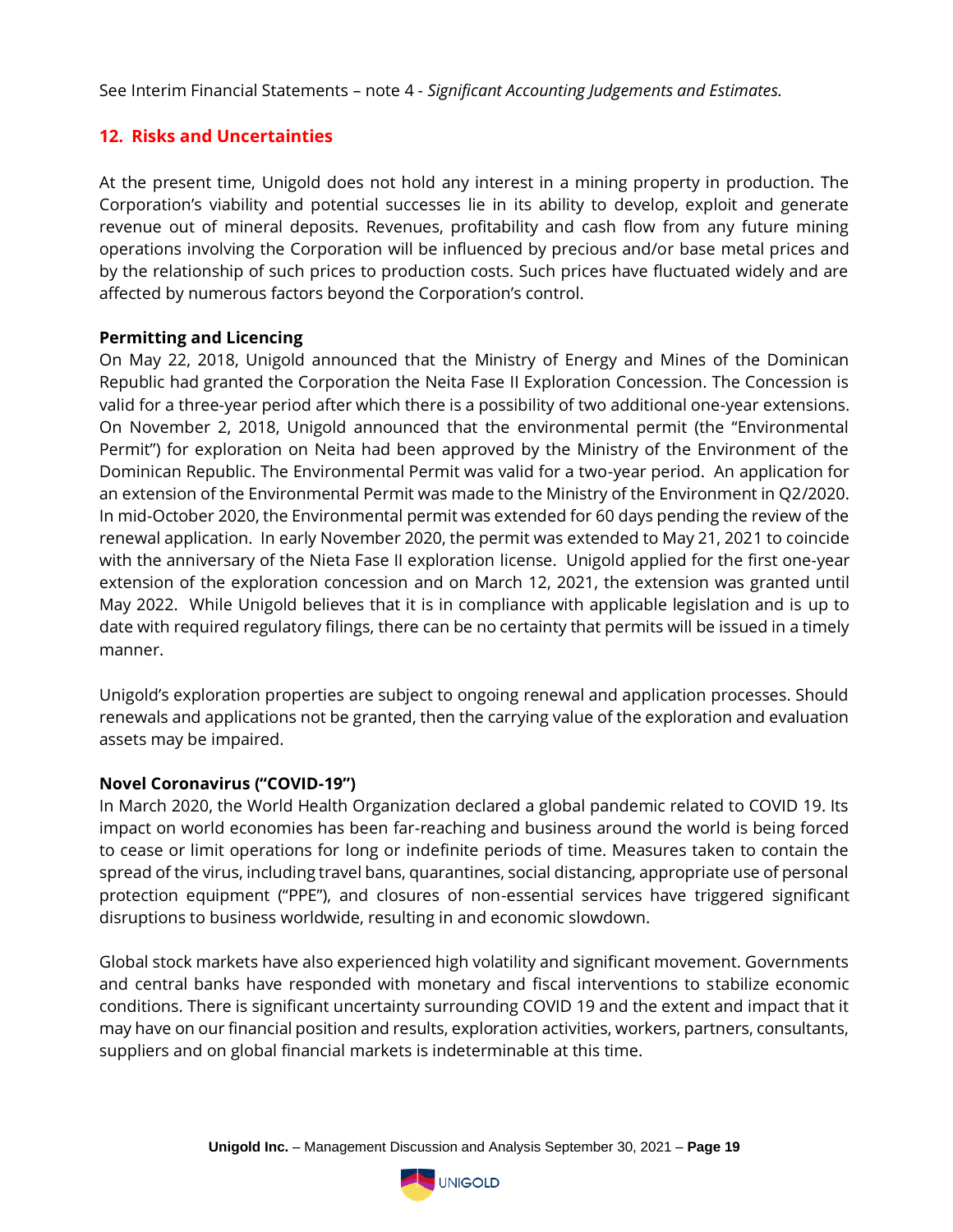# **Nature of Mineral Exploration and Development Projects**

Mineral exploration is highly speculative in nature, involves many risks and frequently is nonproductive. There is no assurance that exploration efforts will be successful. The exploration and development of mineral deposits involves significant financial and other risks over an extended period of time, which even a combination of careful evaluation, experience, and knowledge may not eliminate. Few mining properties that are explored are ultimately developed into producing mines. Major expenses are required to establish reserves by drilling and to construct mining and processing facilities. Large amounts of capital are frequently required to purchase necessary equipment. It is impossible to ensure that the current or proposed exploration programs on properties in which the Corporation has an interest will result in profitable commercial mining operations.

Success in establishing mineral reserves through exploration is the result of a number of factors, including the quality of management, the Corporation's level of geological and technical expertise, the quality of land available for exploration and other factors. Once mineralization is discovered, it may take several years in the initial phases of drilling until production is possible, during which time the economic feasibility of production may change. Substantial expenditures are required to establish proven and probable reserves through drilling, to determine the optimal metallurgical process to extract the metals from the ore and, in the case of new properties, to construct mining and processing facilities. Whether a deposit will be commercially viable depends on a number of factors, including the particular attributes of the deposit, such as its size and grade, costs and efficiencies of the recovery methods that can be employed, proximity to infrastructure, financing costs and governmental regulations, including regulations relating to prices, taxes, royalties, infrastructure, land use, importing and exporting of gold or silver, and environmental protection.

The effect of these factors cannot be accurately predicted, but the combination of these factors may result in the Corporation not receiving an adequate return on its invested capital. Because of these uncertainties, no assurance can be given that exploration programmes will result in the establishment or expansion of resources or reserves.

# **The Corporation's Properties Are Subject to Title Risks**

The Corporation has taken all reasonable steps to ensure that it has proper title to its properties. However, the Corporation cannot provide any guarantees that there are no prior unregistered agreements, claims or defects that may result in the Corporation's title to its properties being challenged. A successful challenge to the precise area and location of these claims could result in the Corporation being unable to operate on its properties as anticipated or being unable to enforce its rights with respect to its properties, which could have a material and adverse effect on the Corporation's future cash flows, earnings, results of operations and financial condition.

# **The Corporation and Its Projects Are Subject to Risks of Operating in Foreign Countries**

The Corporation's projects are subject to the risks of operating in foreign countries. The Corporation's foreign operations and investments and its ability to carry on its business in the normal course may be adversely affected by political and economic considerations such as civil unrest, war (including in neighbouring states), terrorist actions, labour disputes, corruption, sovereign risk, political instability, the failure of foreign parties, courts or governments to honour or enforce contractual relations, changing government regulations with respect to mining (including environmental requirements, taxation, land tenure, foreign investments, income repatriation and

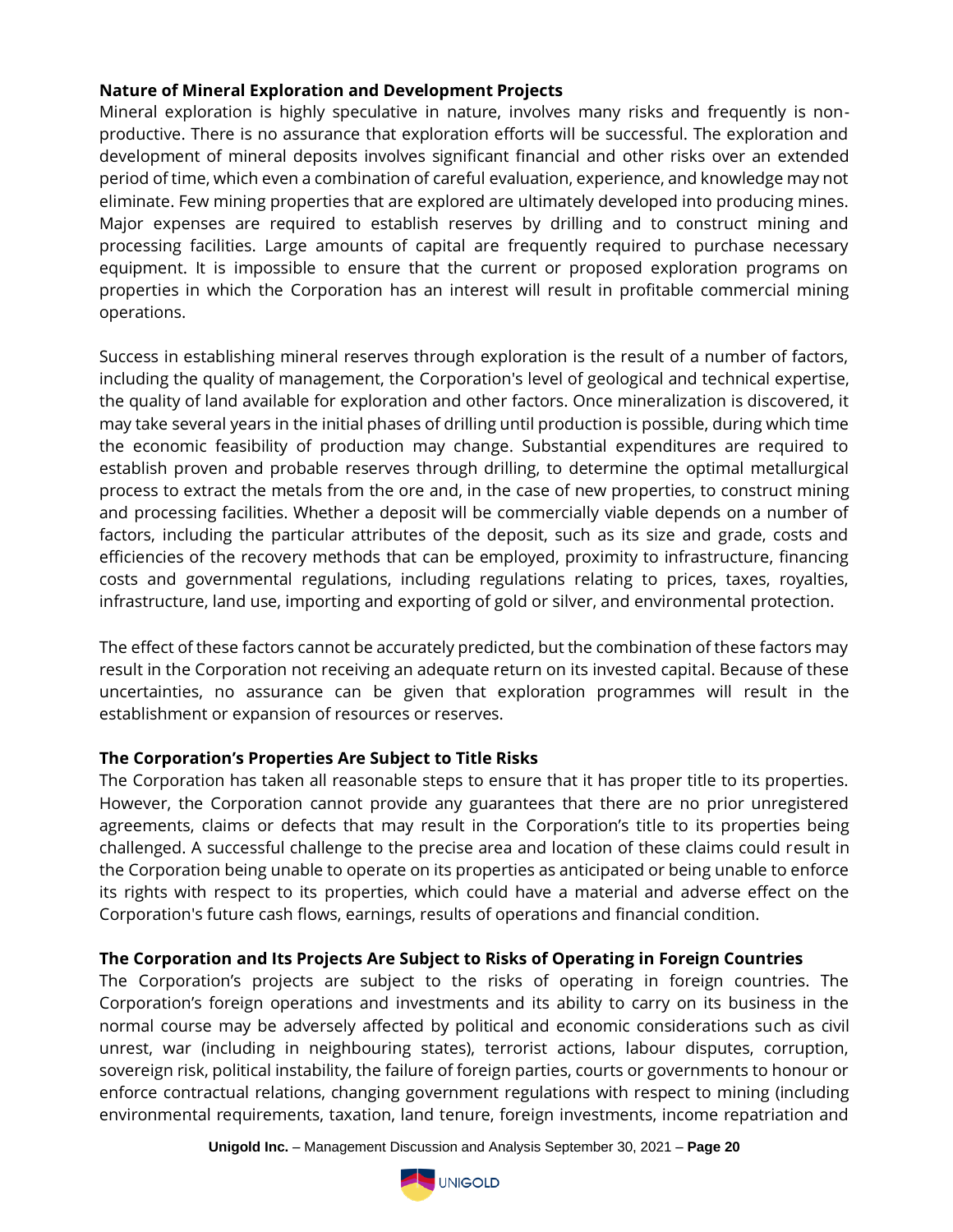capital recovery), fluctuations in currency exchange and inflation rates, import and export restrictions, challenges to the Corporation's title to properties or mineral rights, problems renewing concessions and permits, opposition to mining from environmental or other non-governmental organizations, increased financing costs, instability due to economic under-development, inadequate infrastructure, and the expropriation of property interests. In addition, the enforcement by Unigold of its legal rights to exploit its properties or to utilize its permits and concessions may not be recognized by the court systems in the Dominican Republic. The occurrence of one or more of these risks could have a material and adverse effect on the viability and financial performance of its foreign operations, which could have a material and adverse effect on the Corporation's future cash flows, earnings, results of operations and financial condition. Any of these events could also result in conditions that delay or prevent the Corporation from exploring or developing its properties even if economic quantities of minerals are found.

# **Financing Risk**

To fund future investments in its mineral properties the Corporation requires capital. Dependent on exploration success results, the Corporation may not have sufficient working capital and may have to access the capital markets. Subject to economic conditions at the time, there can be no assurance the Corporation would be able to raise additional debt or equity financing on acceptable terms. If the Corporation cannot finance its future projects, it could have a material and adverse effect on the Corporation's future cash flows, earnings, results of operations and financial condition.

# **14. Environmental Matters**

In the risks section above, reference was made to several risks impacting on environment matters. Unigold believes that it is in compliance with all environmental regulations in the Dominican Republic and has made no provision for environmental remediation costs as such costs are believed to be immaterial. Environmental remediation of exploration sites is an ongoing and continuous activity.

# **15. CSR, Safety and Health**

The Corporation engages in and adheres to the principles of sound Corporate Social Responsibility with the local communities and people where it operates. While the Corporation recognizes that the funds to achieve these goals are derived from shareholders investment in the Corporation, it also believes that those same shareholders recognize that pragmatic and cost-effective CSR activity benefits all stakeholders and enables ongoing field activity with the support of local leaders, government, landowners and the community in general.

There was one lost time injury during the period. There were no reportable environmental compliance events during the period.

# **16. Accounting Policies – Changes and Issuances**

# **(a) Change in Accounting Policy for Exploration and Evaluation Expenditures**

In order to enhance the relevance to the decision-making needs of users and improve comparability with its peers, the Corporation has voluntarily changed its accounting policy with respect to

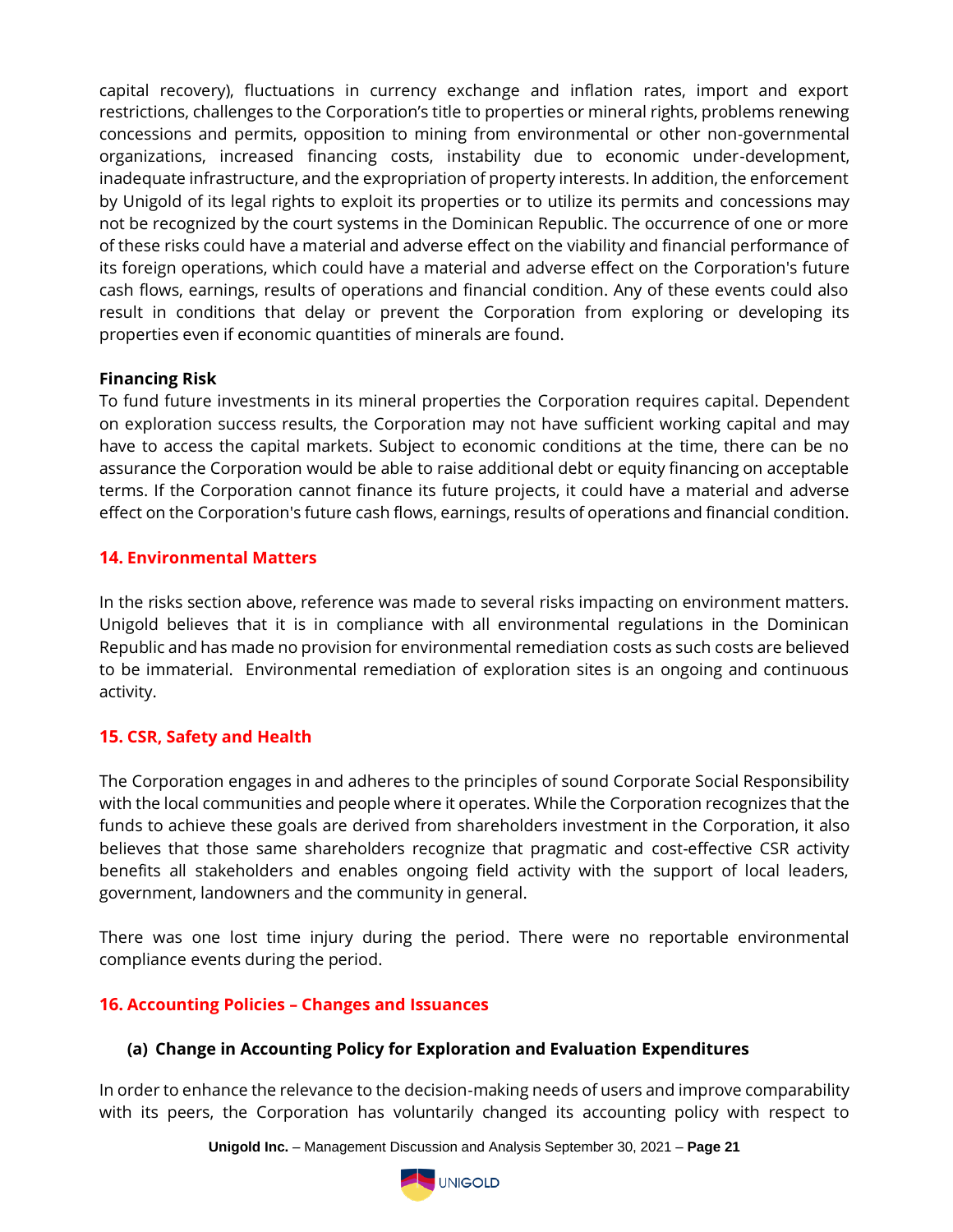exploration properties and deferred exploration expenditures, consistent with the guidance provided in IFRS 6 – Exploration for and Evaluation of Mineral Resources and IAS 8 – Accounting Policies, Changes in Accounting Estimates and Errors. The new accounting policy was adopted on December 31, 2020 ("Policy Change Date"). In prior periods the Corporation's policy was to defer exploration expenditures until such time as the properties were put into commercial production, sold or become impaired. The Corporation elected to change this accounting policy to expense exploration expenditures as incurred, effective on the Policy Change Date. This policy change resulted in recording a write-down of the carrying value of the historic exploration and evaluation assets of \$41,760,970.

The full accounting policy is as follows:

The Corporation expenses exploration and evaluation expenditures as incurred. Expenses charged to Exploration properties include acquisition costs of mineral property rights, property option payments and certain exploration and evaluation activities. See Interim Financial Statements - note 4c *– Change in Accounting Policies for Exploration and Evaluation Expenditures.* 

Once a project has been established as commercially viable, technically feasible and the decision to proceed with development has been approved by the Board of Directors, related development expenditures are capitalized. This includes costs incurred in preparing the site for mining operations. Capitalization ceases when the mine is capable of commercial production.

#### **(b) Accounting standards and interpretations issued**

Certain pronouncements were issued by the IASB or the IFRIC that are mandatory for accounting periods on or after January 1, 2021, or later periods. Many are not applicable or do not have a significant impact to the Corporation and have been excluded.

See Interim Financial Statements – note 4 – *Summary of Significant Accounting Policies*

#### **17. Financial Instruments and Capital Management**

#### **Fair Value**

IFRS requires that the Corporation disclose information about the fair value of its financial assets and liabilities. The carrying amounts for cash and cash equivalents, sundry receivables, accounts payable and accrued liabilities on the Statements of Financial Position approximate fair value because of the limited term of these instruments. Fair value estimates are made at the statement of financial position date based on relevant market information and information about the financial instrument. These estimates are subjective in nature and involve uncertainties in significant matters of judgment and therefore cannot be determined with precision. Changes in assumptions could significantly affect these estimates.

#### **Credit Risk**

Credit risk is the risk of loss associated with a counterparty's inability to fulfill its payment obligations. The Corporation's credit risk is primarily attributable to cash, other receivables, other financial assets and other investments. Cash is held with reputable Canadian financial institutions,

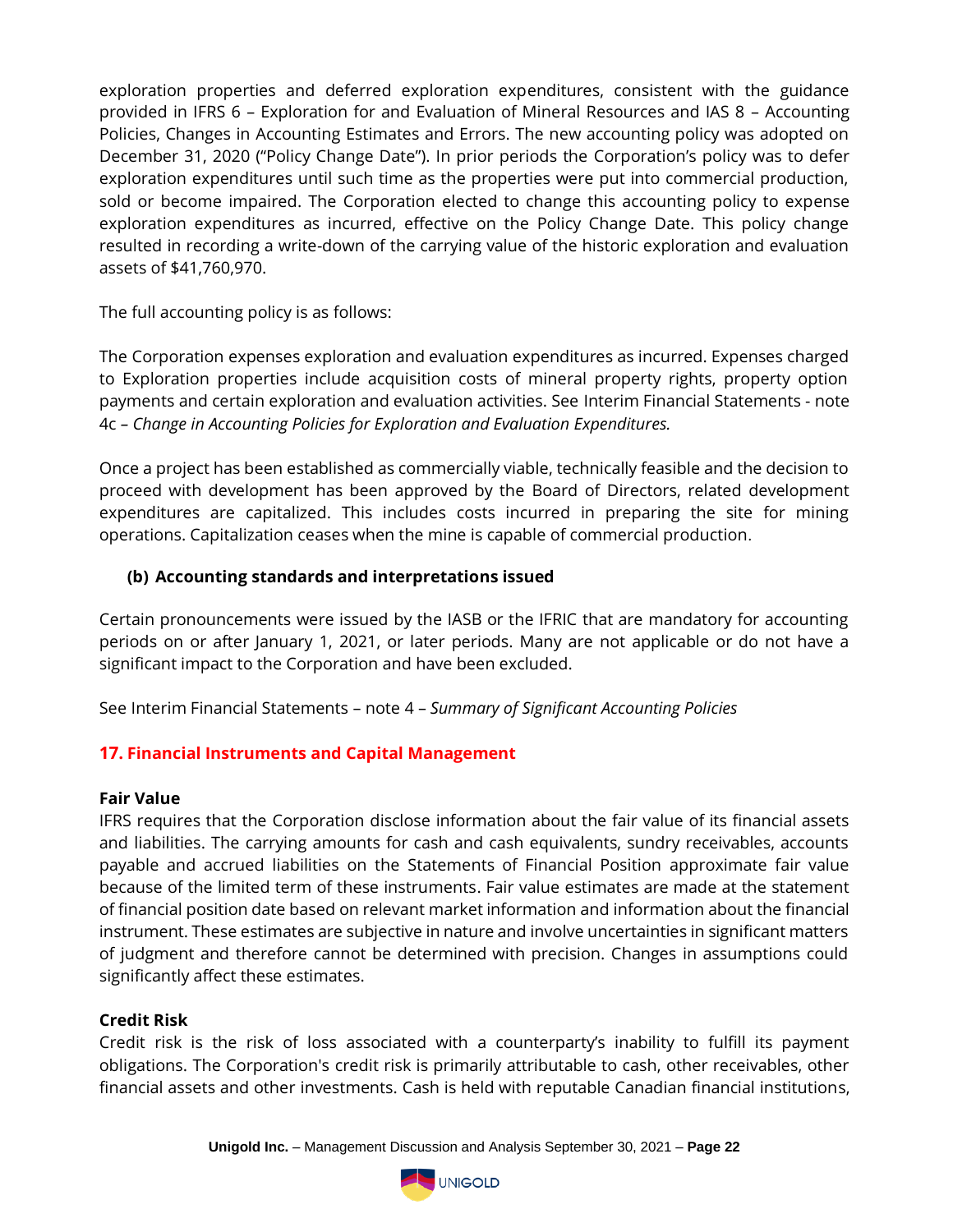from which management believes the risk of loss to be minimal. Financial instruments included in other receivables consist of harmonized sales tax due from the Federal Government of Canada.

# **Liquidity Risk**

The Corporation has in place a planning and budgeting process to help determine the funds required to support the Corporation's normal operating requirements on an ongoing basis and its capital, administrative, and exploration and evaluation expenditures. The Corporation ensures that there are sufficient funds to meet its short-term requirements, taking into account its anticipated cash flows from operations and its holdings of cash and cash equivalents.

As September 30, 2021, the Corporation has working capital of \$2,618,911 (December 31, 2020 – \$4,391,874). This is comprised of \$2,656,871 cash and cash equivalents (December 31, 2020 – \$4,034,564) to settle current accounts payable and accrued liabilities of \$404,886 (December 31, 2020 – \$107,324). The Corporation's other current assets consist of other receivables of \$258,275 (December 31, 2020 – \$174,811) and other financial assets and prepaid expenses of \$108,651 (December 31, 2020 – \$289,823).

At September 30, 2021, Management believes the Corporation has sufficient funding to meet the ongoing corporate costs of the Corporation, but depending on exploration results, the Corporation will need to seek additional funding for the advance of the Neita project.

See Interim Financial Statements – note 2 – *Going Concern*.

# **Market Risk**

At the present time, the Corporation does not hold any interest in a mining property that is in production. The Corporation's viability and potential success depends on its ability to develop, exploit, and generate revenue from the development of mineral deposits. Revenue, cash flow, and profits from any future mining operations in which the Corporation is involved will be influenced by precious and/or base metal prices and by the relationship of such prices to production costs. Such prices can fluctuate widely and are affected by numerous factors beyond the Corporation's control.

# **Foreign Exchange Risk**

The Corporation's financings are in Canadian dollars. Certain of the Corporation's subsidiary Unigold Dominicana, S.R.L.'s activities are incurred in U.S. dollars (USD) and Dominican Pesos (DOP) and are therefore subject to gains or losses due to fluctuations in foreign currency exchange rates. The Corporation is therefore subject to foreign exchange risk. At September 30, 2021, the Corporation had foreign cash balances in the Canadian equivalent of \$98,357 (December 31, 2020 – \$308,579) and trade payables of \$43,972 (December 31, 2020 – \$30,097). Sensitivity to a plus or minus 5% change in the foreign exchange rate would have resulted in a decrease in the net assets of the Corporation in the amount of \$2,719 at September 30, 2021 (December 31, 2020 – \$13,924). The Corporation does not undertake currency hedging activities to mitigate its foreign currency risk.

# **Interest Rate Risk**

The Corporation's current policy is to invest excess cash in investment-grade short-term deposit certificates issued by its financial institutions. The Corporation periodically monitors the investments it makes and is satisfied with the creditworthiness of its financial institutions. As of

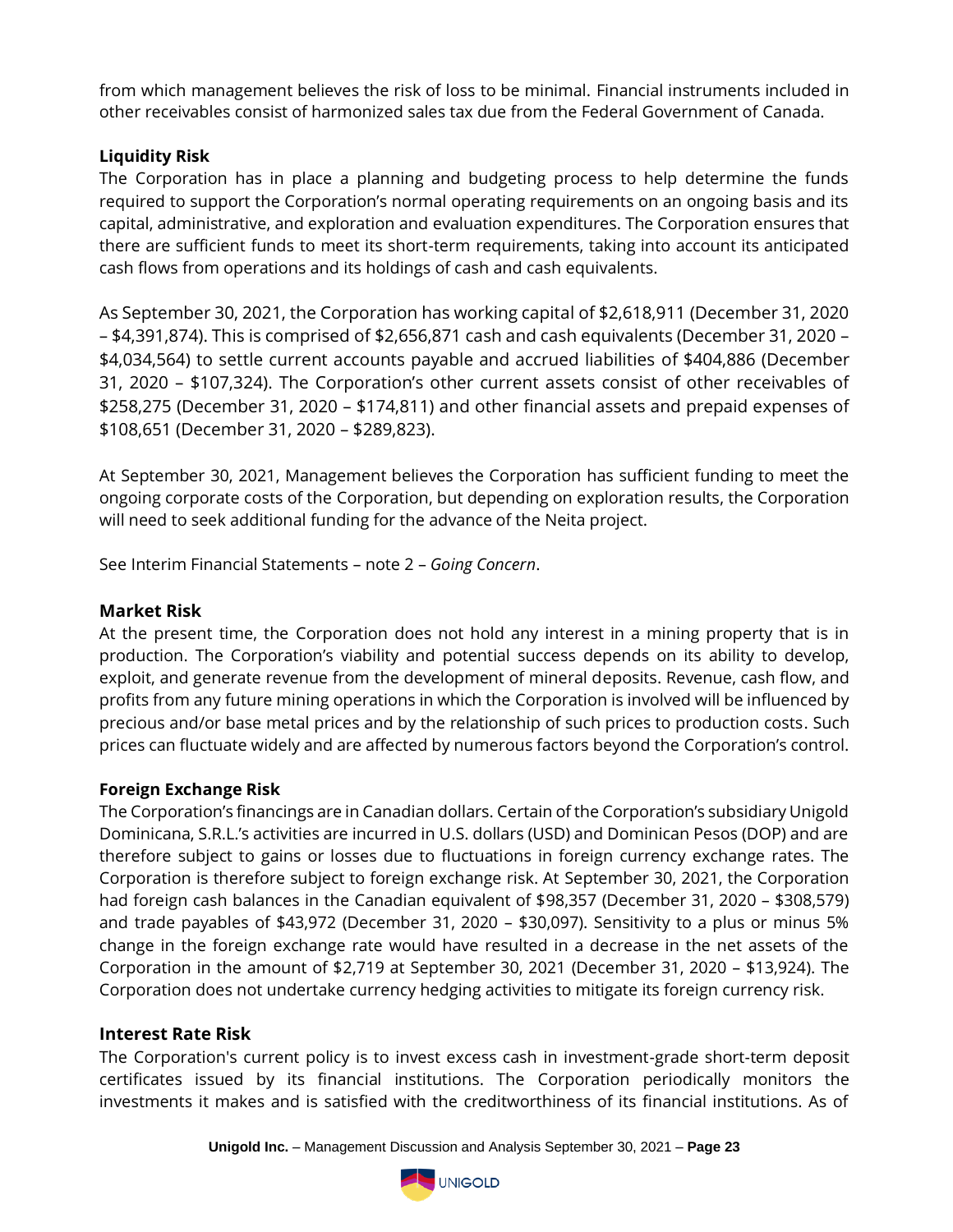September 30, 2021, interest rate risk is minimal since the Corporation has no interest-bearing debt instruments.

#### **Commodity Price Risk**

The ability of the Corporation to develop its properties and the future profitability of the Corporation is directly related to the market price of certain minerals.

#### **Sensitivity Analysis**

The Corporation is exposed to foreign currency risk of fluctuations on financial instruments that are denominated in US\$ and Dominican Republic Pesos related to cash balances, other investments and accounts payable. Sensitivity to a plus or minus 5% change in the foreign exchange rate would not have resulted in a significant fluctuation during the nine months ended September 30, 2021.

#### **Capital Management**

Unigold considers its capital structure to consist of total equity attributable to equity holders of the Corporation. The Corporation manages its capital structure and makes adjustments to it, in order to have the funds available to support is exploration and corporate activities. The Corporation's objective in managing capital is to safeguard its ability to operate as a going concern. The Corporation is in the development stage and as such is dependent on external financing. In order to carry out planned exploration and development, and pay for administrative and operating costs, the Corporation will spend its existing working capital. The Corporation's objective when managing capital is to safeguard the Corporation's ability to continue as a going concern in order to pursue the exploration of its exploration properties and maximize shareholder returns. The Corporation satisfies its capital requirements through careful management of its cash resources and by equity issues, as necessary, based on the prevalent economic conditions of both the industry and the capital markets and the underlying risk characteristics of the related assets. Management reviews its capital management approach on an ongoing basis. The Corporation is not subject to externally imposed capital requirements.

# **18. Financial Reporting and Disclosure Controls and Procedures**

Management believes that based upon the evaluations and actions taken to date, reasonable assurance can be provided that there is no material misstatement of the financial results reported as of September 30, 2021.

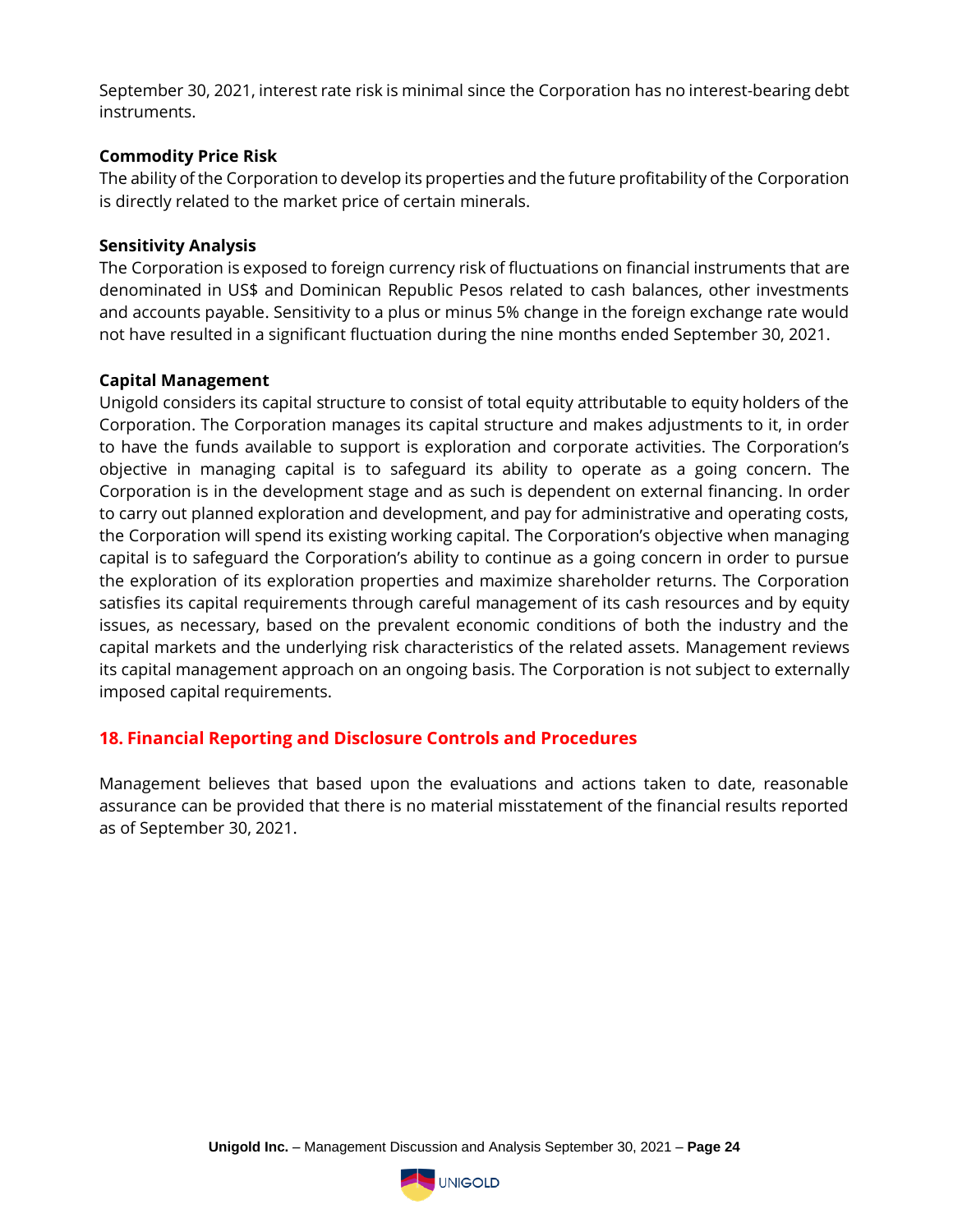#### **19. Outstanding Share Data**

See note 8 of the Interim Financial Statements for details of common shares, warrants, finder warrants and stock options activity during the reporting period.

|                           | <b>Common</b> |            | <b>Finder</b>   | Stock          |                      |
|---------------------------|---------------|------------|-----------------|----------------|----------------------|
| At                        | <b>Shares</b> | Warrants   | <b>Warrants</b> | <b>Options</b> | <b>Fully Diluted</b> |
| <b>December 31, 2020</b>  | 127,075,293   | 20,304,167 | 1,957,470       | 9,796,000      | 159,132,930          |
| <b>September 30, 2021</b> | 155,912,463   | 29,225,342 | 1,912,470       | 4,996,000      | 192,046,275          |
| <b>November 29, 2021</b>  | 173,912,463   | 38,225,342 | 1,912,470       | 4,996,000      | 219,046,275          |

#### **20. Qualified Person**

The foregoing scientific and technical information has been prepared or reviewed by Wes Hanson, P.Geo., the Chief Operating Officer of the Corporation. He also supervises all work associated with the Corporation's exploration programs in the Dominican Republic. Mr. Hanson is a "qualified person" within the meaning of National Instrument 43-101.